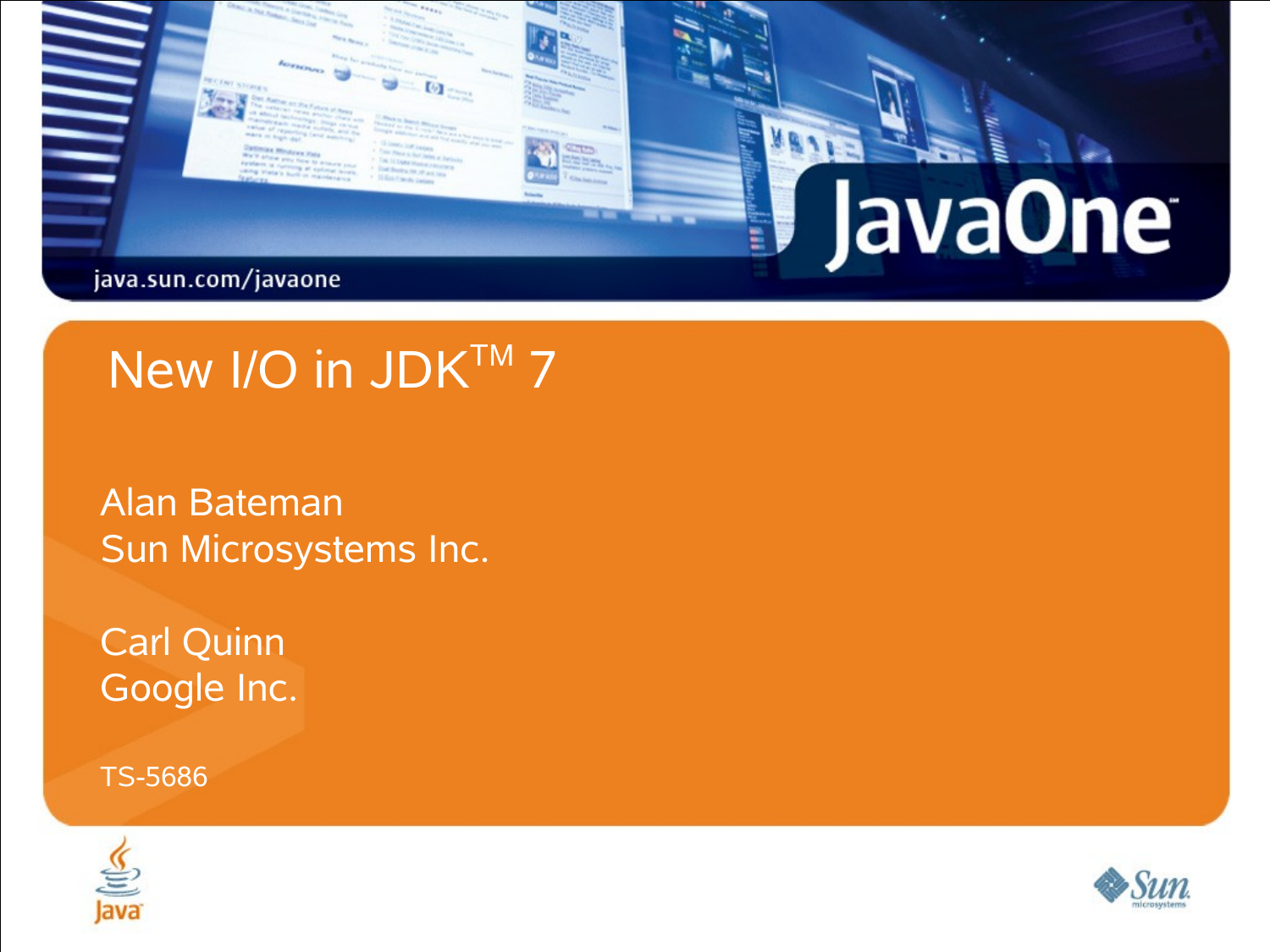#### Learn about the new File System API, Asynchronous I/O, and the many other updates to the New I/O APIs



<u>⊈</u><br>|ava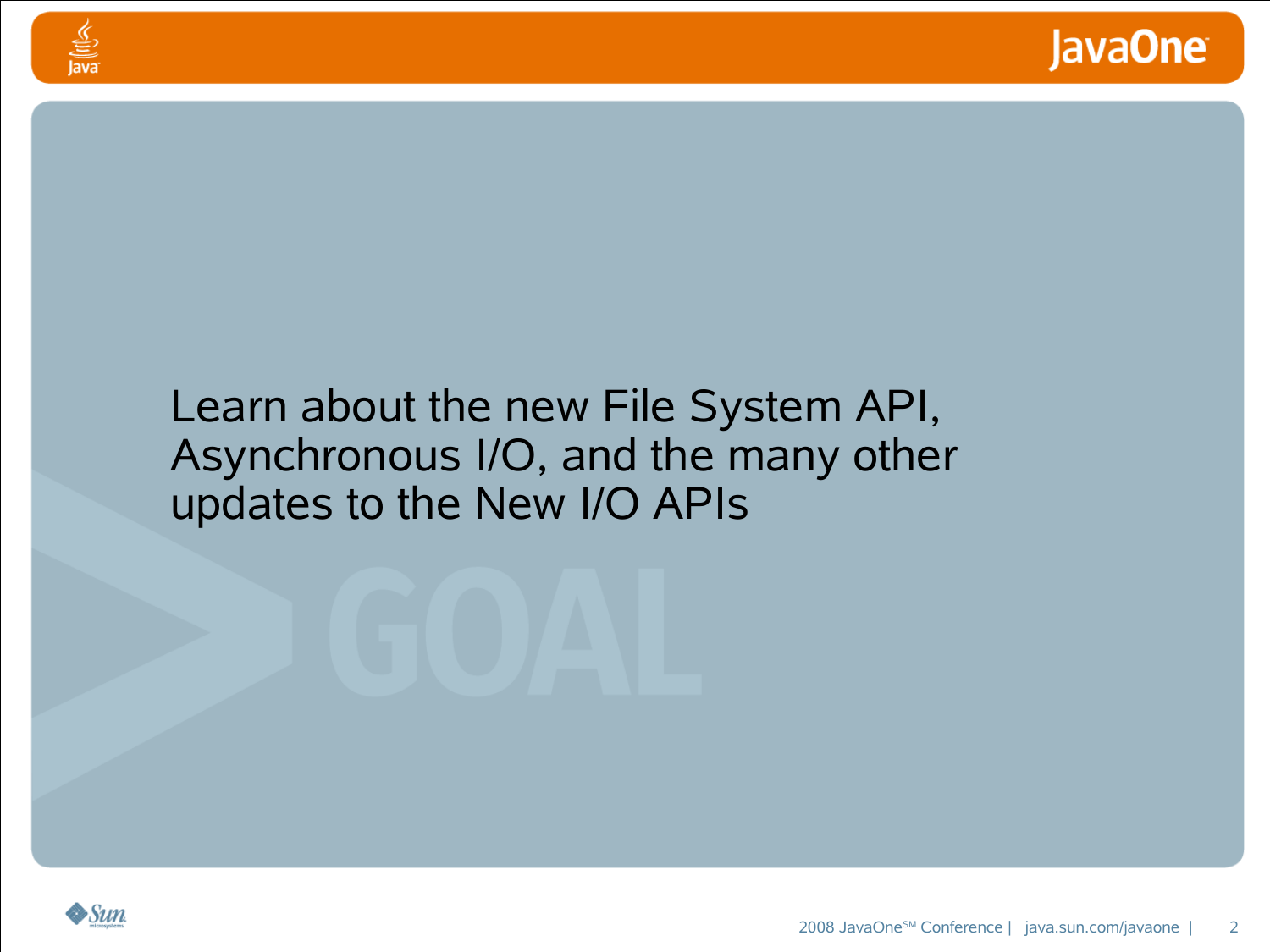



- **File System API**
- Channels API

- **•** Updates to socket channel API
- **•** Asynchronous I/O
- **> Miscellaneous Topics**
- **> Conclusion**

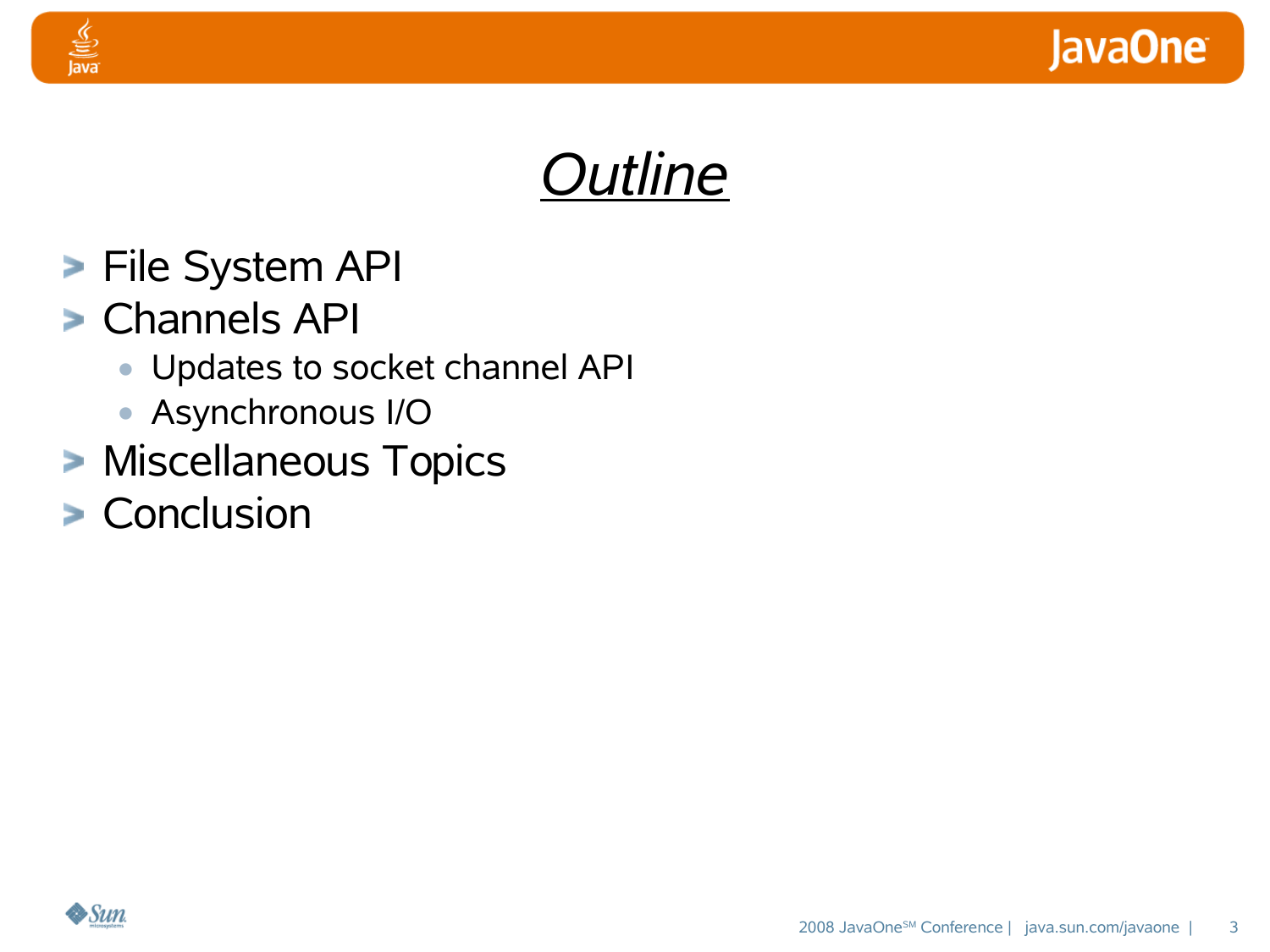

## *Outline*

#### *File System API*

Channels API

- **•** Updates to socket channel API
- **•** Asynchronous I/O
- **Miscellaneous**
- **> Conclusion**

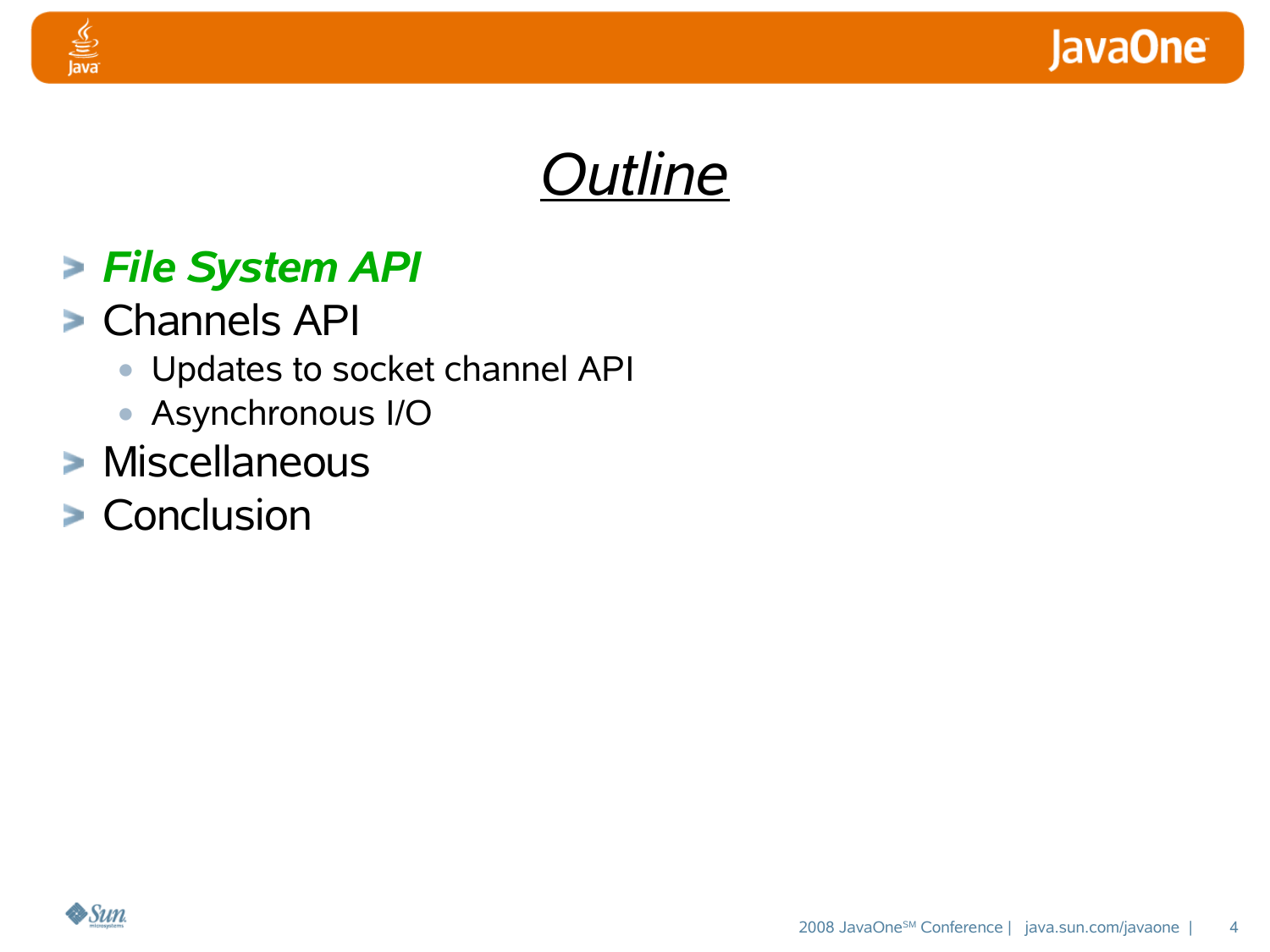



# **What's wrong with java.io.File?**

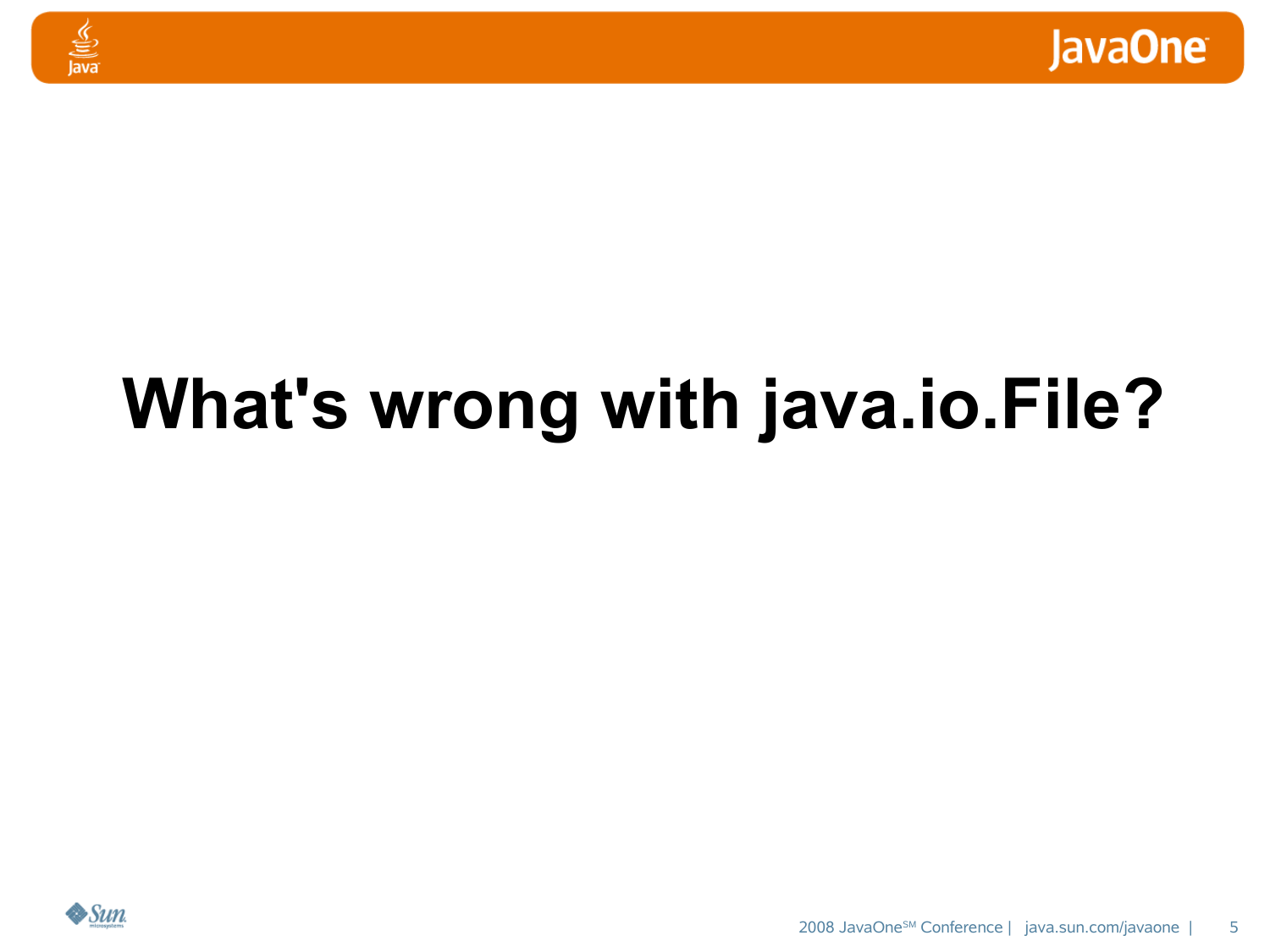

## *New File System API*

- **> New packages:** 
	- **•** java.nio.file, java.nio.file.attribute
- **> Main classes:** 
	- **•** FileSystem
		- **•** Interface to file system
		- **•** Factory for objects to access files and other objects in file system
	- **•** FileRef
		- **•** Reference to file or directory
		- **•** Defines methods to operate on file or directory
	- **•** Path
		- **•** A FileRef that locates a file by a system dependent path
		- **•** Created by FileSystem by converting path string or URI
	- **•** FileStore
		- **•** Underlying storage pool, device, partition...

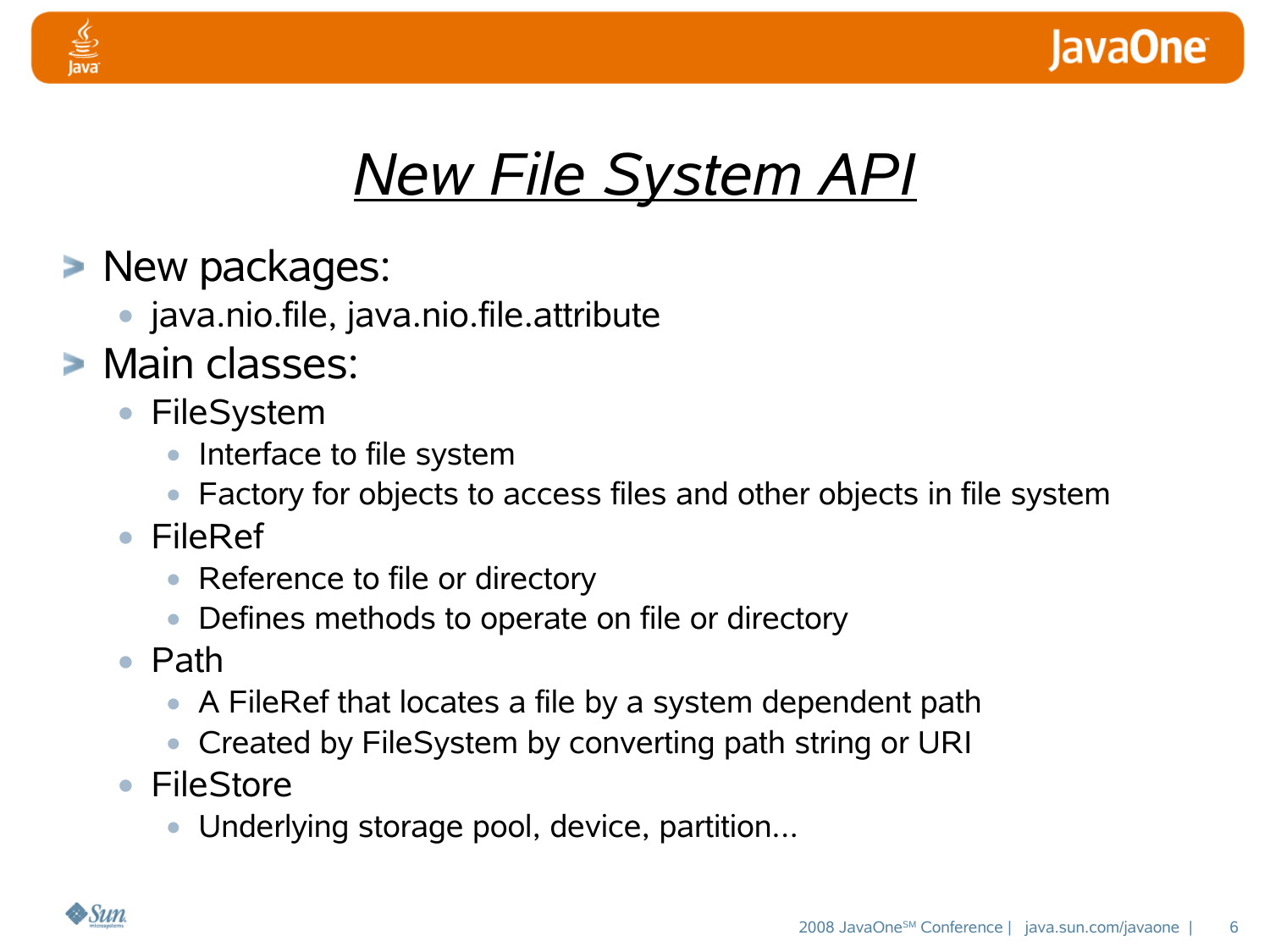

## *Hello World*

```
import java.nio.file.*;
Path home = Path.get("/home/gus");
Path profile = home.resolve(".bash_profile");
// Backup existing file
profile.copyTo(home.resolve(".bash_profile.backup"));
// Append useful stuff to the profile
WritableByteChannel ch = profile.newSeekableByteChannel(APPEND);
try {
    appendStuff(ch);
} finally {
    ch.close();
}
```
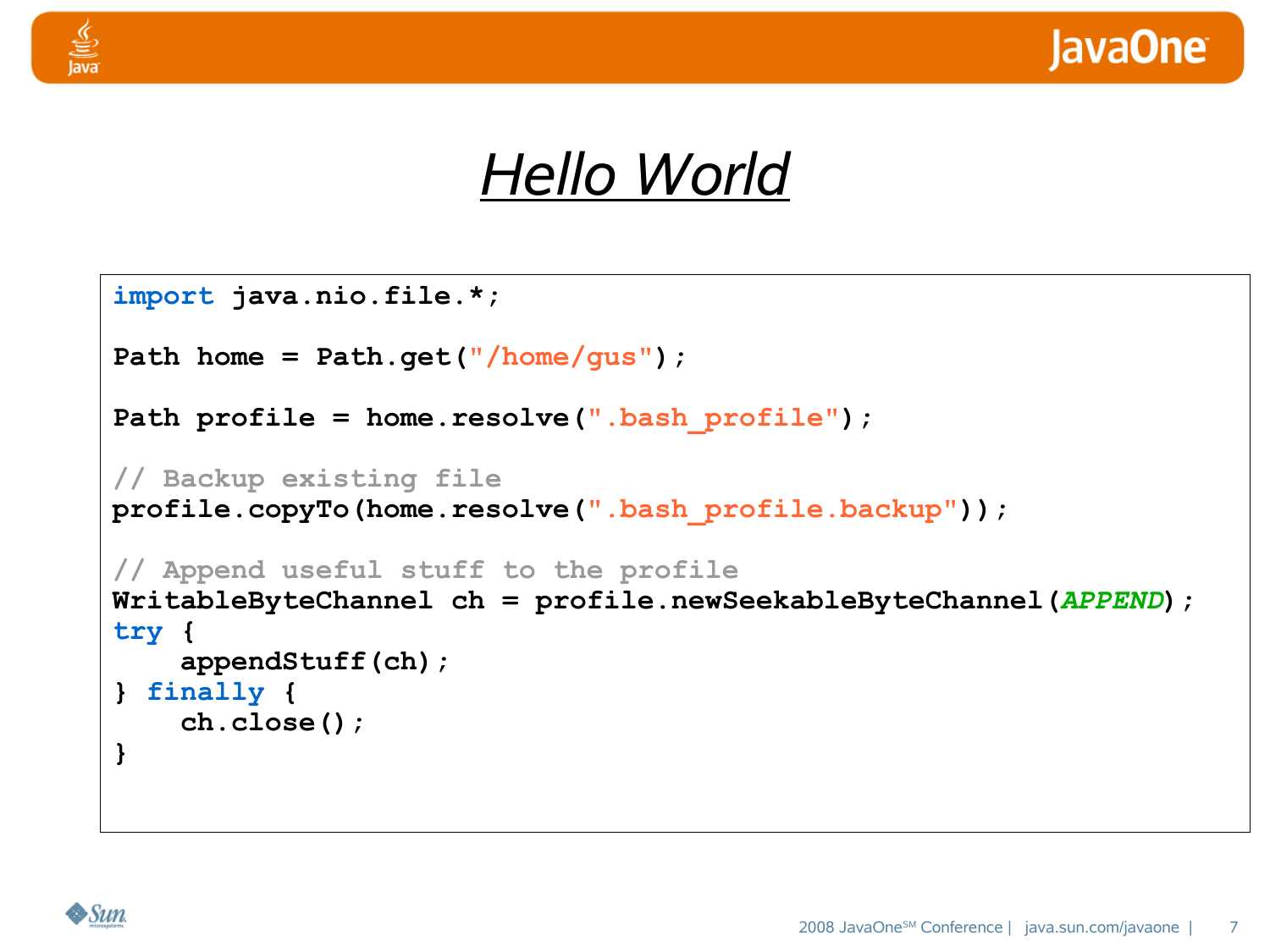



## *Overview of Path*

- Methods to access components
- Methods to test and compare
- **> Methods to combine paths**
- **File operations**
- All methods that access file system throw IOException
	- **•** No other checked exceptions in API

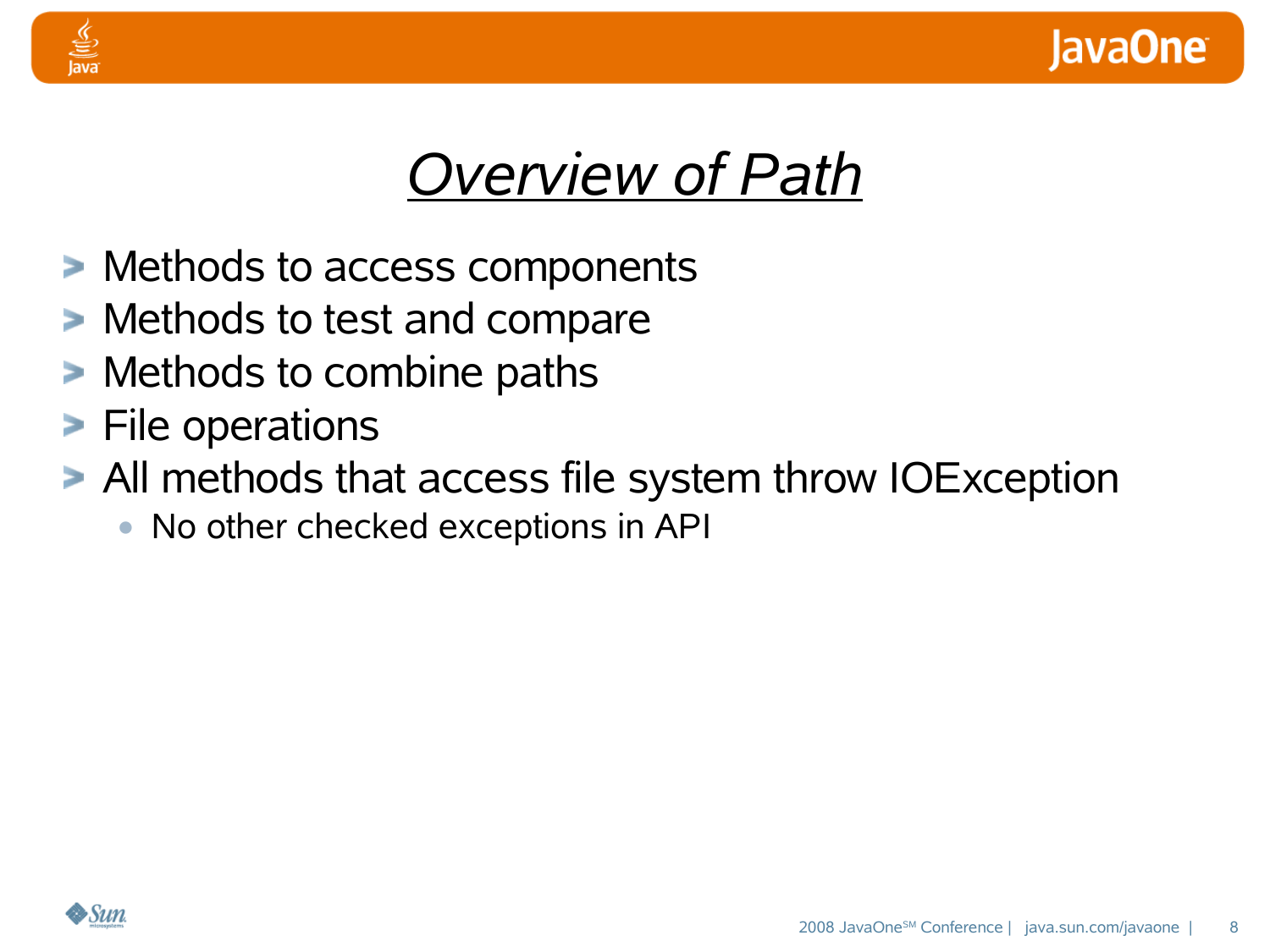

## *Opening/Creating Files*

- Stream I/O
	- **•** newInputStream and newOutputStream methods
	- **•** Interoperability with java.io package
- Channel I/O
	- **•** java.nio.channels.SeekableByteChannel
		- **•** ByteChannel that maintains a position
		- **•** Channel equivalent of RandomAccessFile
	- **•** newSeekableByteChannel methods to open or create file
	- **•** InterruptibleChannel semantics
		- **•** Asynchronously closeable and interruptible
	- **•** READ, WRITE, APPEND, TRUNCATE\_EXISTING, CREATE, CREATE\_NEW, NOFOLLOW\_LINKS, SYNC, DSYNC...
- **Deparally set initial attributes when creating files** 
	- **•** important for file permissions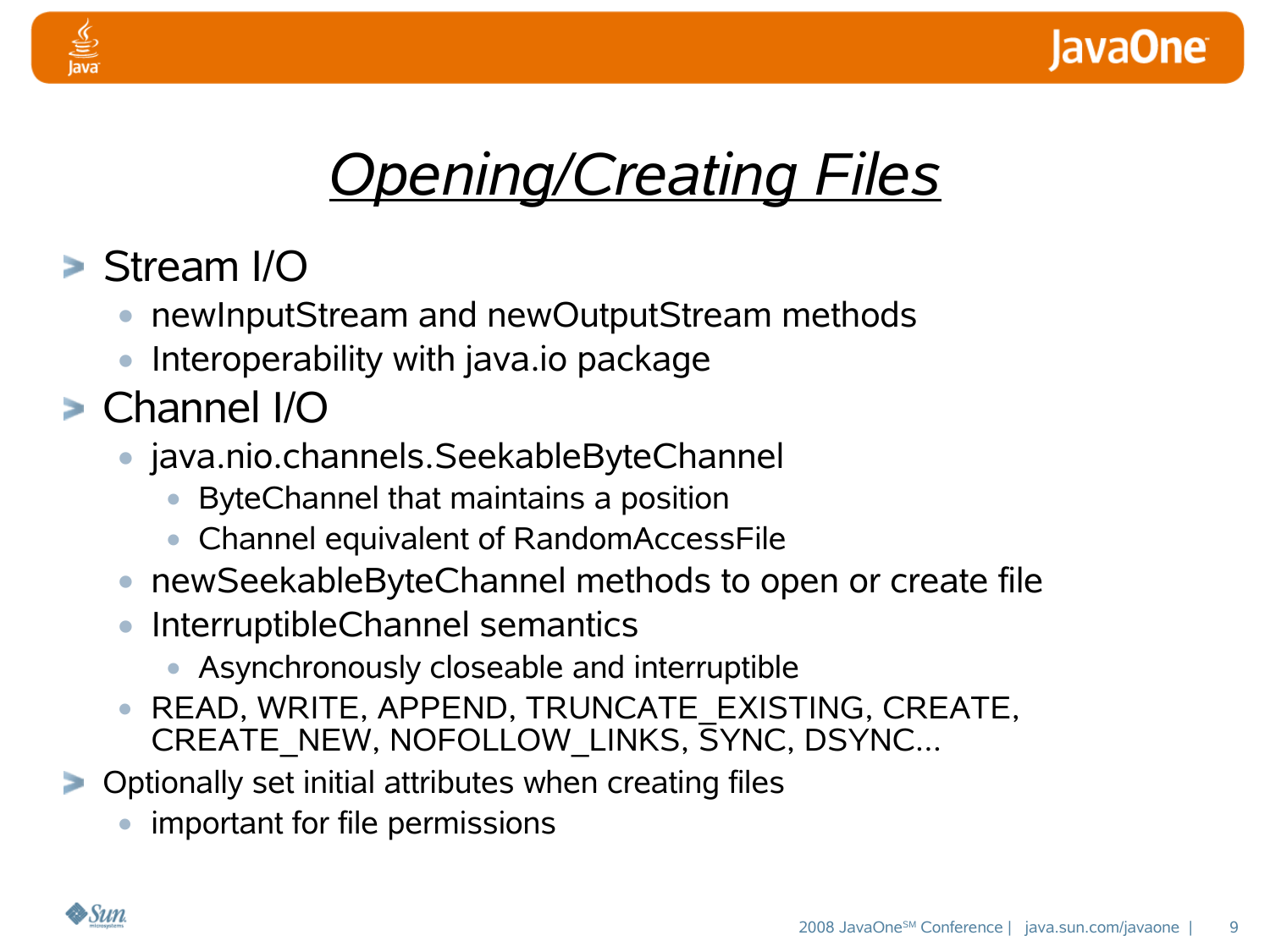



## *Copying and Moving Files*

- copyTo method to copy file to target location
	- **•** Options to replace existing file, copy file attributes...
- **Peroget Theory is absorpt Property** move To method to move file to target location
	- Option to replace existing file
	- **•** Option to require operation to be atomic

```
import static java.nio.file.StandardCopyOption.*;
Path source = Path.get("C:\\My Documents\\Stuff.odp");
Path target = Path.get("D:\\Backup\\MyStuff.odp");
source.copyTo(target);
source.copyTo(target, REPLACE_EXISTING, COPY_ATTRIBUTES);
```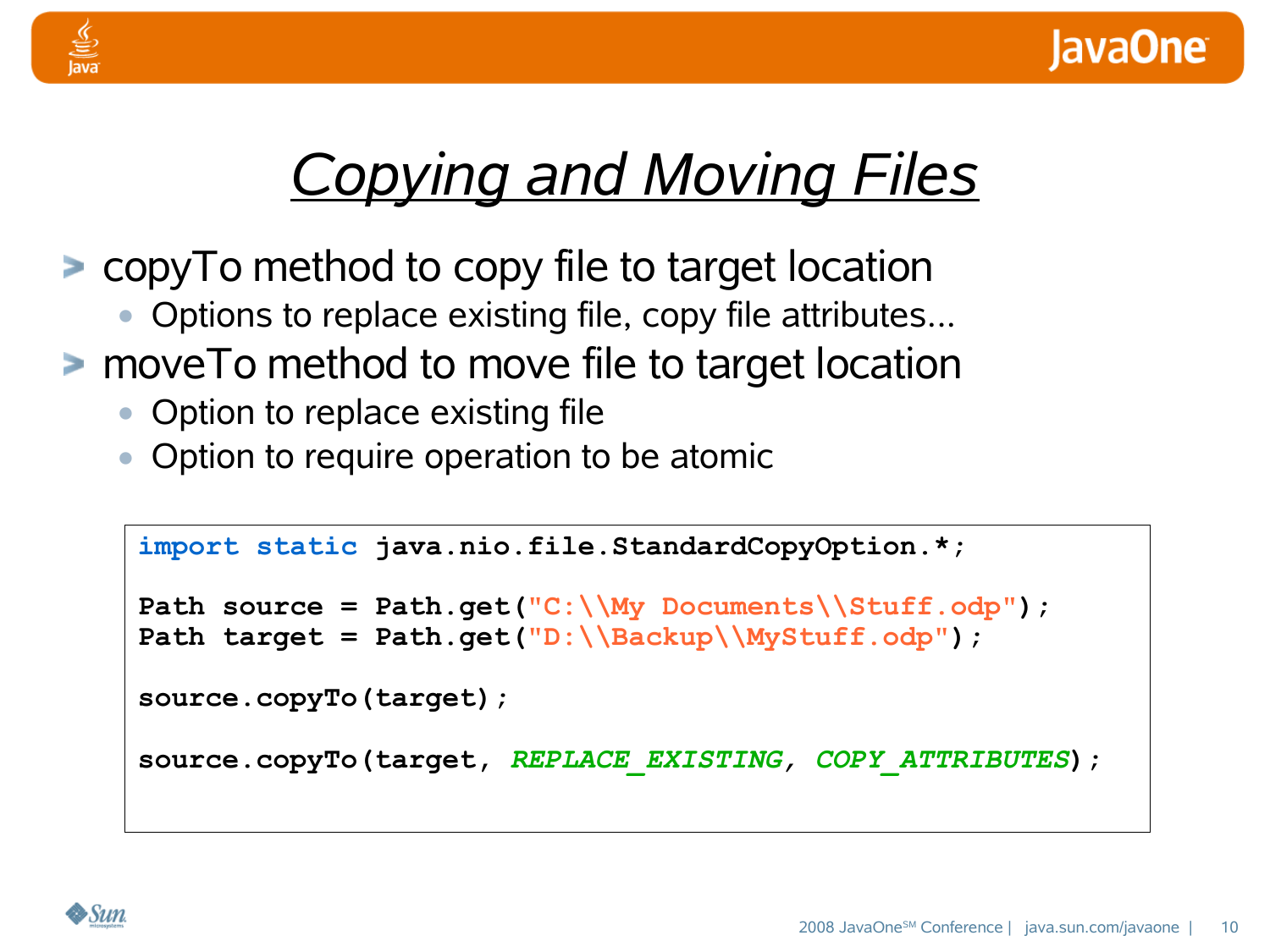



## *Symbolic Links (1/2)*

- Unix semantics
	- **•** Follow links by default except for delete and moveTo
	- **•** File attribute views can be configured to follow links or not
	- **•** Methods to create link, read target, and test if file is a symbolic link
	- **•** Works on Windows Vista
- More API support
	- **•** isSameFile to test if two objects reference the same file
	- **•** copyTo option to copy link (default is to copy final target)
	- **•** toRealPath option to expand links or not
	- **•** walkFileTree method detects loops when following links
- **Basic support for hard links** 
	- **•** createLink, linkCount

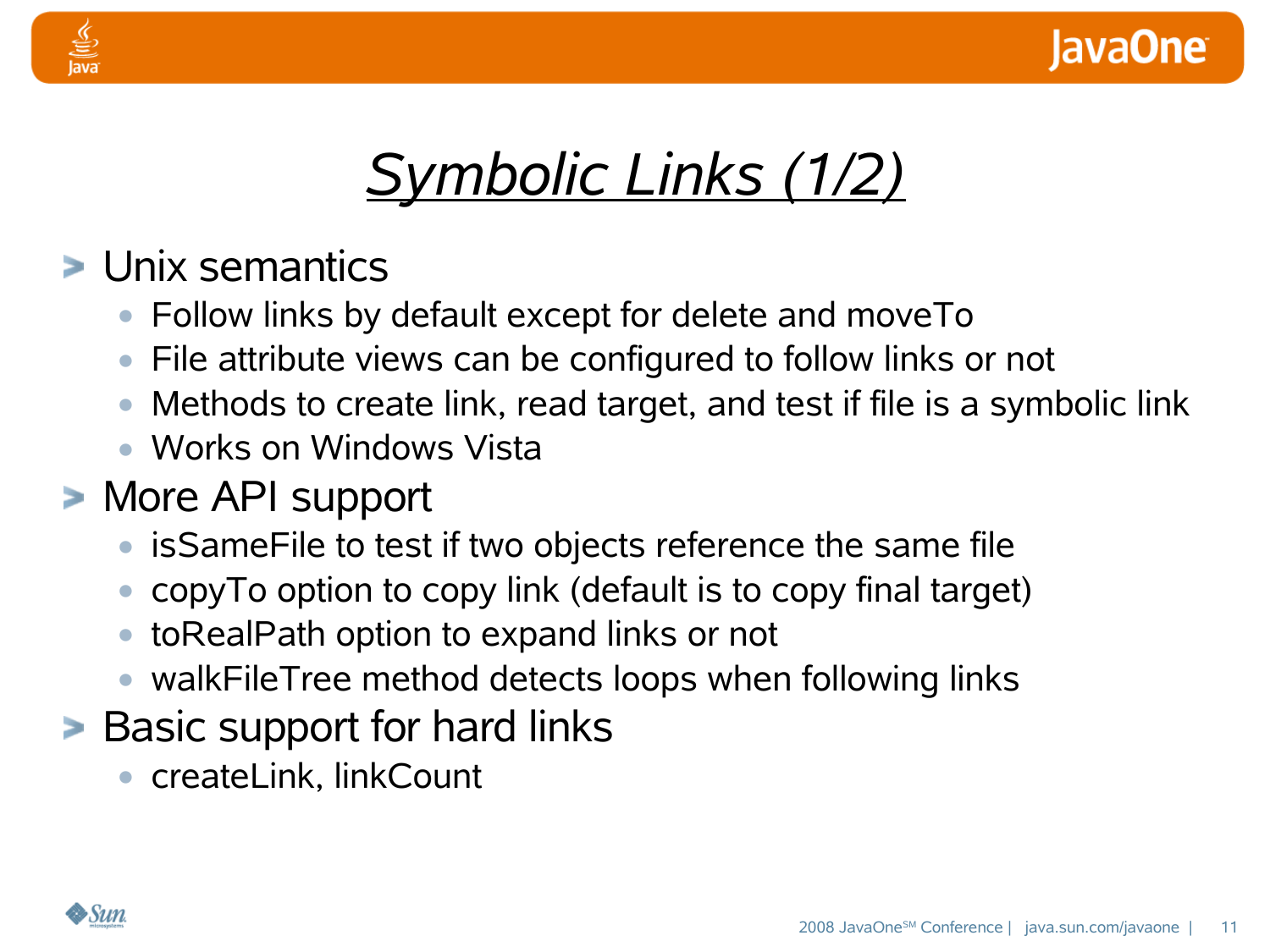



```
Path file = Path.get("/usr/spool");
// read file attributes of the link
BasicFileAttributes attrs = Attributes
    .readBasicFileAttributes(file, false);
if (attrs.isSymbolicLink()) {
    // read target of link
    Path target = file.readSymbolicLink();
    // check /usr/spool == /usr/spool/../var/spool
    assert file.isSameFile(file.resolve(target));
}
```


₹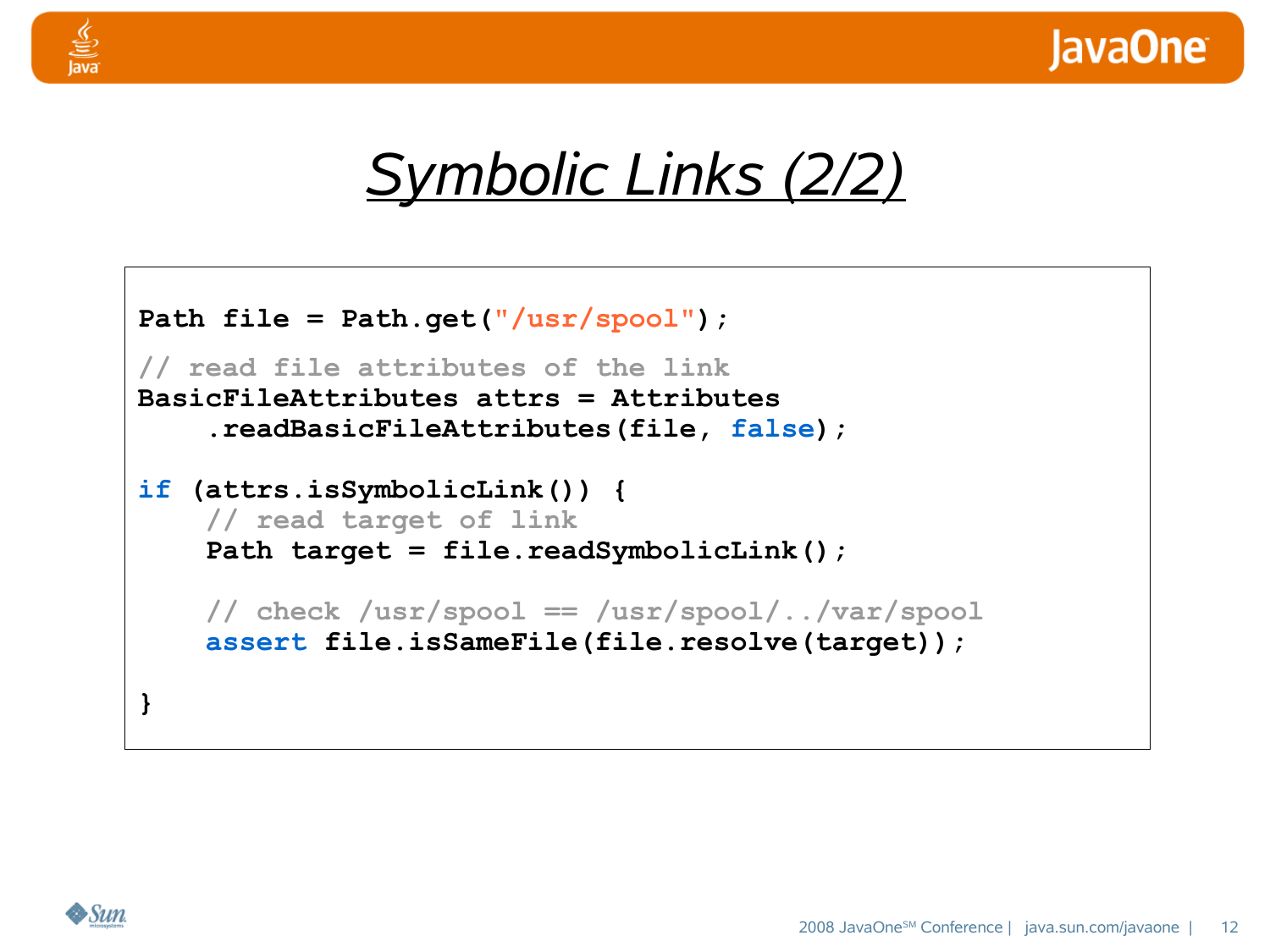



#### > DirectoryStream

- **•** To iterate over the entries in a directory
- **•** Scales to large directories
- **•** Optional filter to decide if entries should be accepted or filtered
- **•** Built-in filters to match file names using glob or regular expression

```
Path dir = Path.get("mydir");
DirectoryStream stream = dir.newDirectoryStream("*.java");
try {
    for (DirectoryEntry entry: stream) {
        System.out.println(entry.getName());
    }
} finally {
    stream.close();
}
```
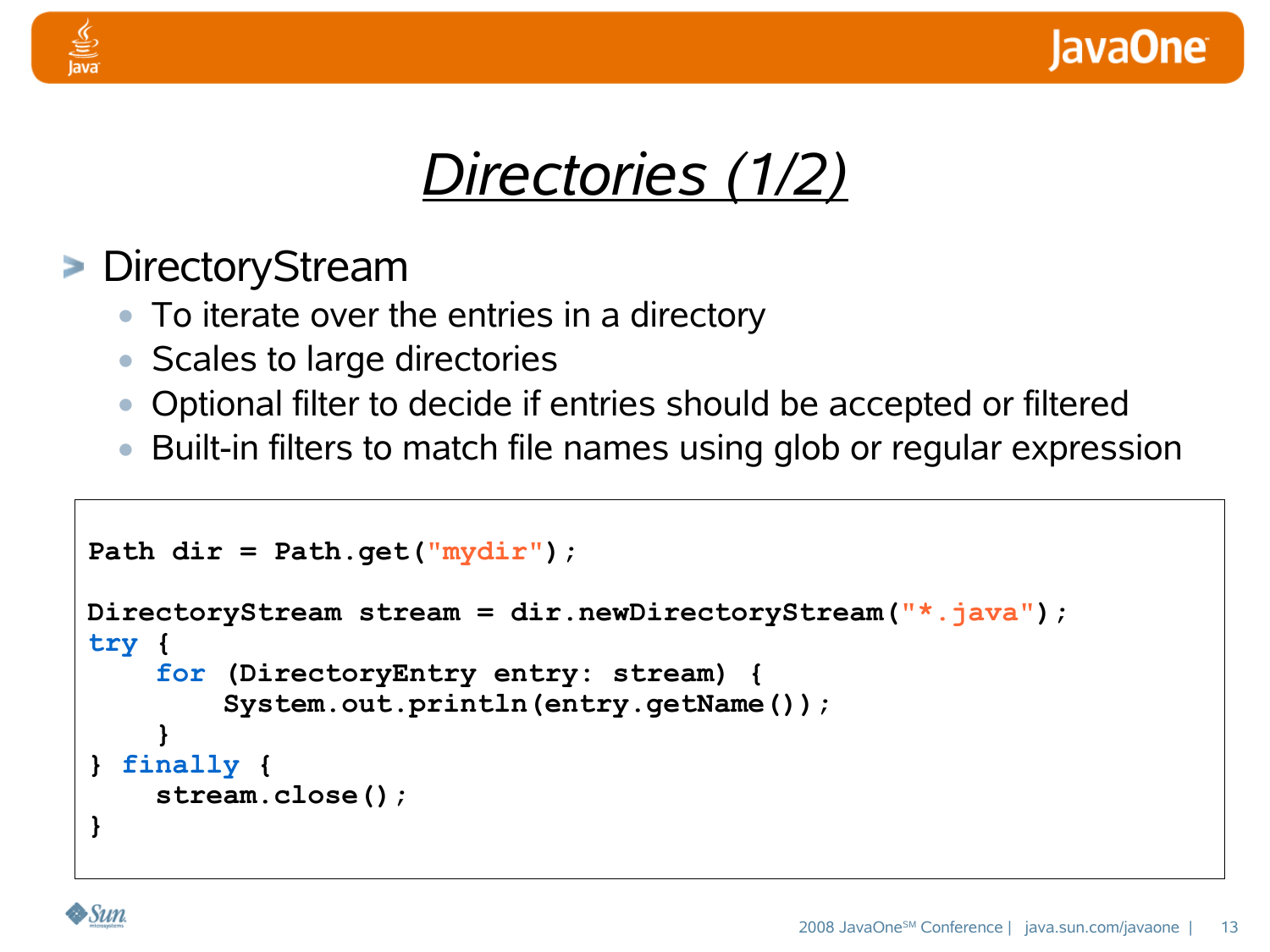



#### > DirectoryStream

- **•** To iterate over the entries in a directory
- **•** Scales to large directories
- **•** Optional filter to decide if entries should be accepted or filtered
- **•** Built-in filters to match file names using glob or regular expression

```
Path dir = Path.get("mydir");
Files.withDirectory(dir, "*.java", new DirectoryAction() {
    public void invoke(DirectoryEntry entry) {
        System.out.println(entry.getName());
    }
});
```
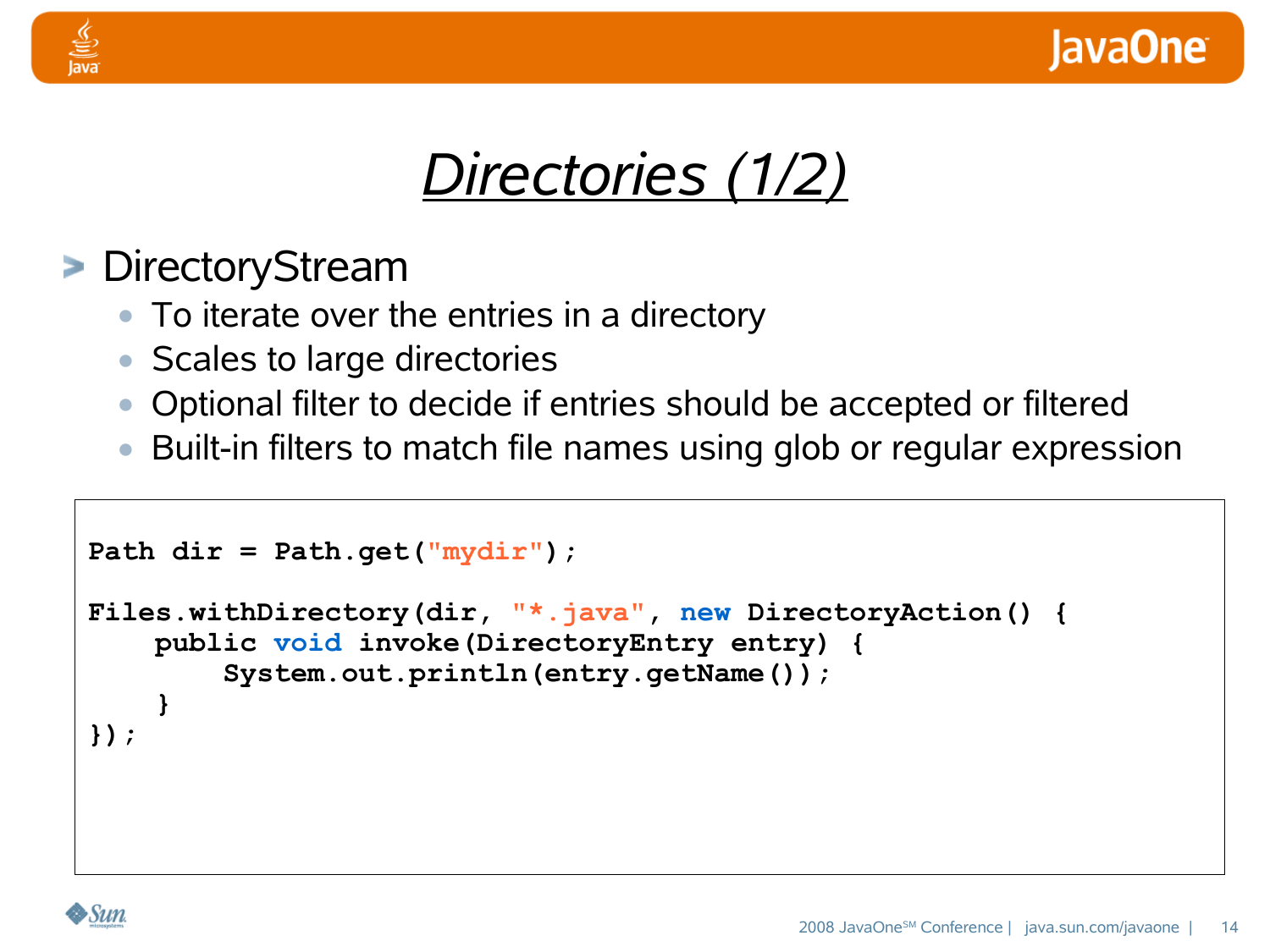

## *Directories (2/2)*

- DirectoryStreamFilters
	- **•** Factory methods for useful filters
	- **•** newContentTypeFilter
		- **•** Accept entry based on its MIME type
		- **•** Use installed file type detectors
	- **•** Combine filters into simple expressions
- **Files.walkFileTree utility method** 
	- **•** Recursively descends directory hierarchy rooted at starting file
	- **•** Easy to use internal iterator
		- **•** FileVisitor invoked for each directory/file in hierarchy
		- **•** Options to control if symbolic links are followed, maximum depth...
	- **•** Use to implement recursive copy, move, delete, chmod...

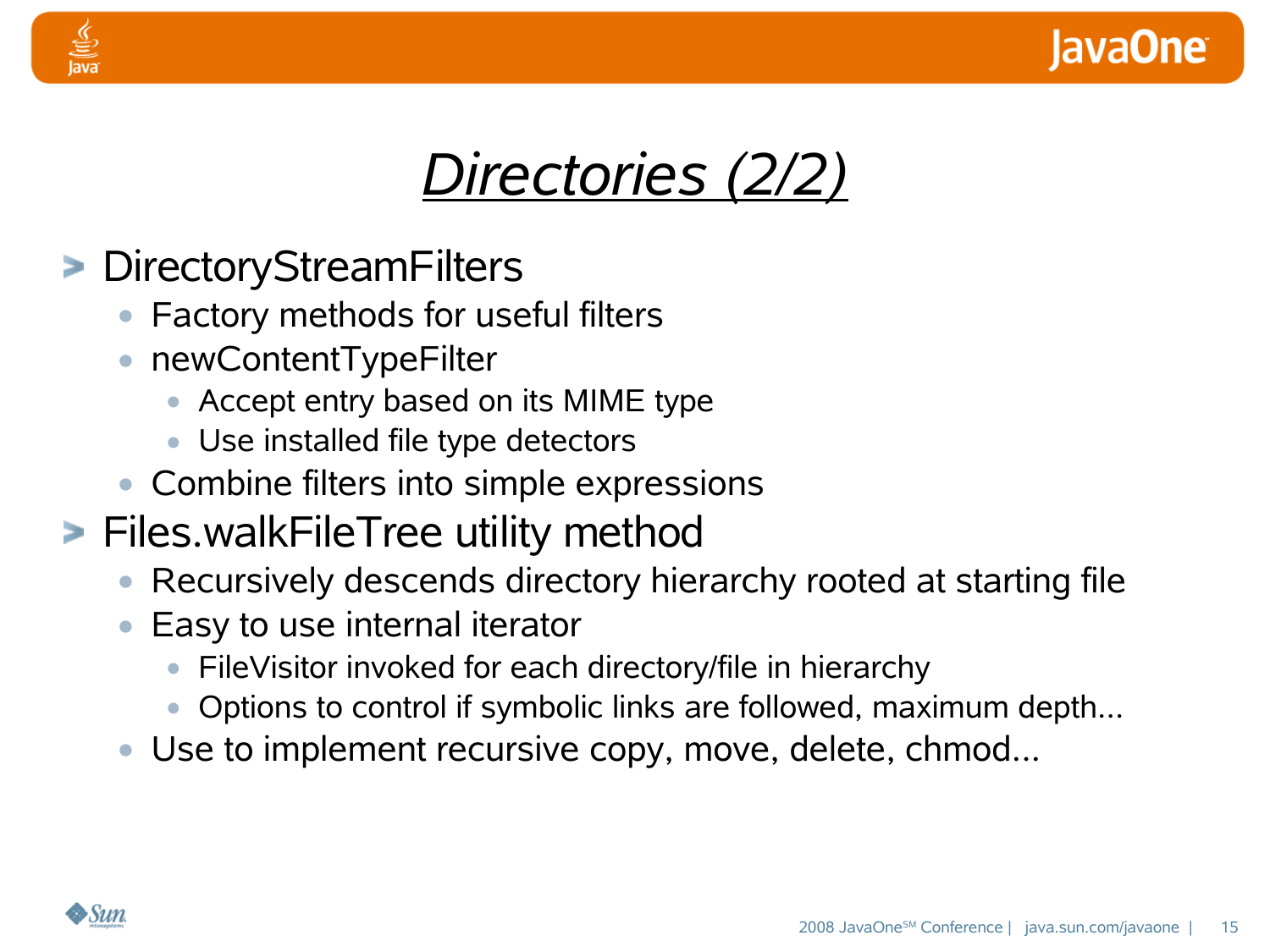

## *File Attributes (1/4)*

- Meta-data associated with files
	- **•** Time stamps, file owner, permissions...
	- **•** Highly platform/file system specific
- Approach:
	- **•** Organize related attributes into groups
	- **•** Define FileAttributeView that provides a view of these attributes
		- **•** A view may extend or overlap with other views
		- **•** May need to translate to/from file system representation
	- **•** BasicFileAttributeView provides a view of a basic set of attributes
		- **•** required to be supported by all implementations
	- **•** Specification defines other FileAttributeView types
		- **•** Access to POSIX, DOS, ACLs, Named...
	- **•** Implementation may support others

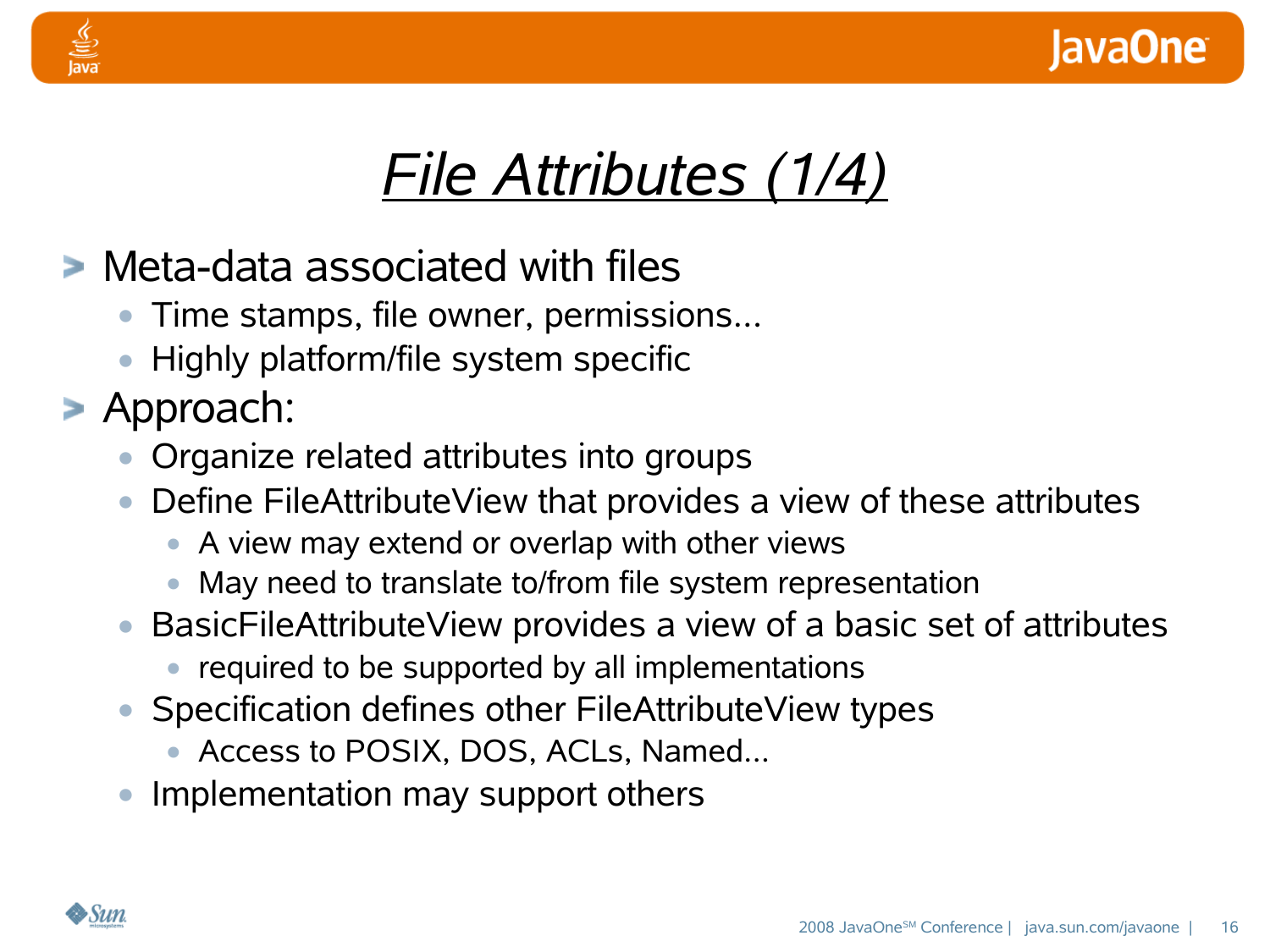



- newFileAttributeView method
	- **•** selects view by class literal that works as type-token
	- **•** method returns instance of view

```
BasicFileAttributeView view =
   file.newFileAttributeView(BasicFileAttributeView.class, true);
// bulk read of basic attributes
BasicFileAttributes attrs = view.readAttributes();
```
- **Bulk read of BasicFileAttributes** 
	- **•** size, isDirectory, isRegularFile, isSymbolicLink, lastModifiedTime, lastAccessTime...
- Attributes utility class makes it easy for common cases

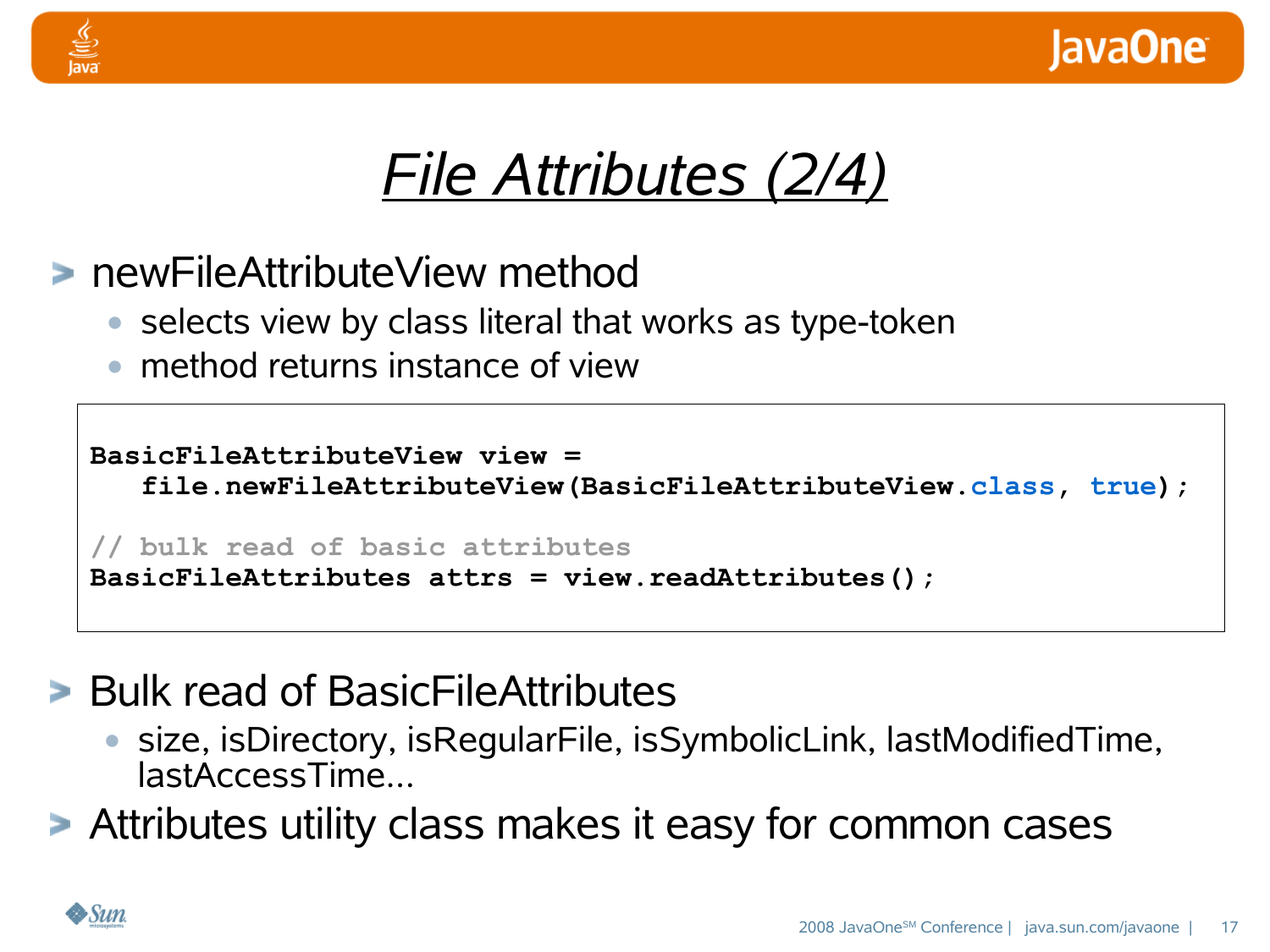

## *File Attributes (2/4)*

- newFileAttributeView method
	- **•** selects view by class literal that works as type-token
	- **•** method returns instance of view

```
// bulk read of basic attributes
BasicFileAttributes attrs =
    Attributes.readBasicFileAttributes(file, true);
```
- **Bulk read of BasicFileAttributes** 
	- **•** size, isDirectory, isRegularFile, isSymbolicLink, lastModifiedTime, lastAccessTime...
- Attributes utility class makes it easy for common cases

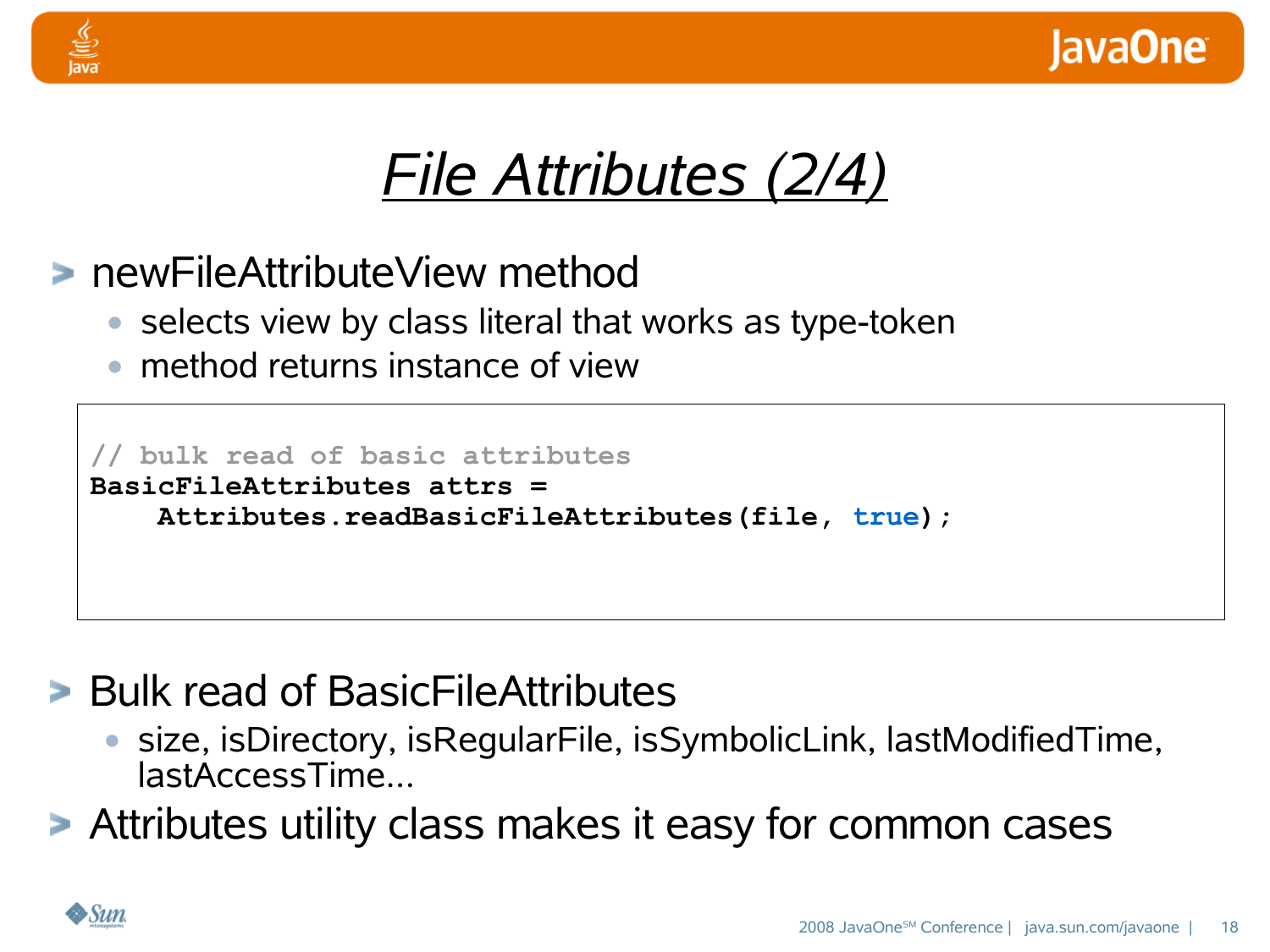



#### PosixFileAttributeView

**•** Unix equivalent of stat, chmod, chown...

```
PosixFileAttributes attrs =
    Attributes.readPosixFileAttributes(file, true);
String mode = PosixFilePermission.toString(attrs.permissions());
System.out.format("%s %s %s", mode, attrs.owner(), attr.group());
                 rwxrw-r-- alanb java
import static java.nio.file.attribute.PosixFilePermission.*;
Attributes.setPosixFilePermissions(file,
    OWNER_READ, OWNER_WRITE, GROUP_WRITE, OTHERS_READ);
```
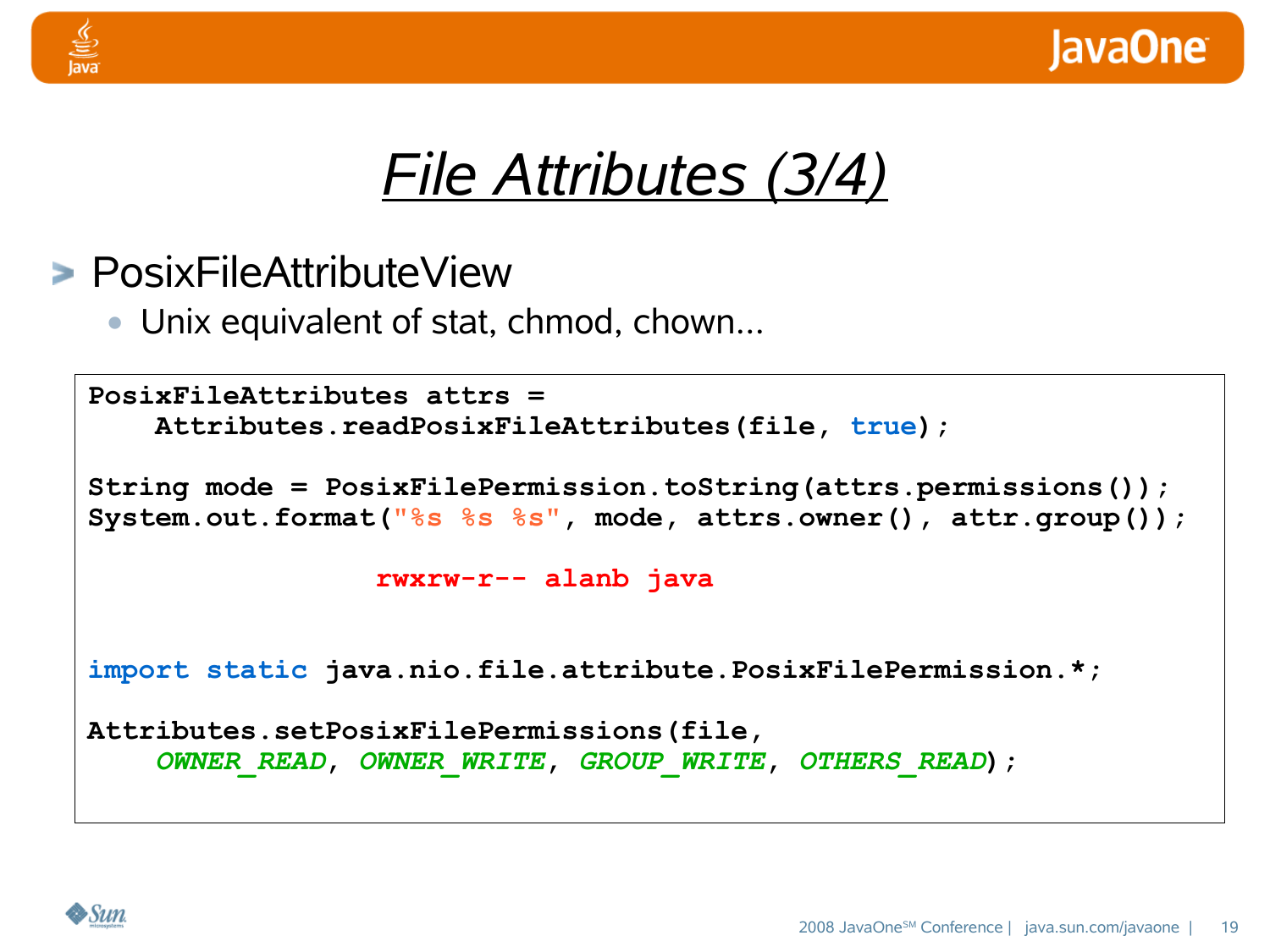

## *File Attributes (4/4)*

- DosFileAttributeView
	- **•** Provides access to legacy DOS attributes
	- **•** Implementable "server-side" on non-Windows platforms
- AclFileAttributeView
	- **•** Provides access to Access Control Lists (ACLs)
	- **•** Based on NFSv4 ACL model
- NamedAttributeView
	- **•** Provides access to attributes as name/value pairs
	- **•** Mappable to file systems that support named subfiles

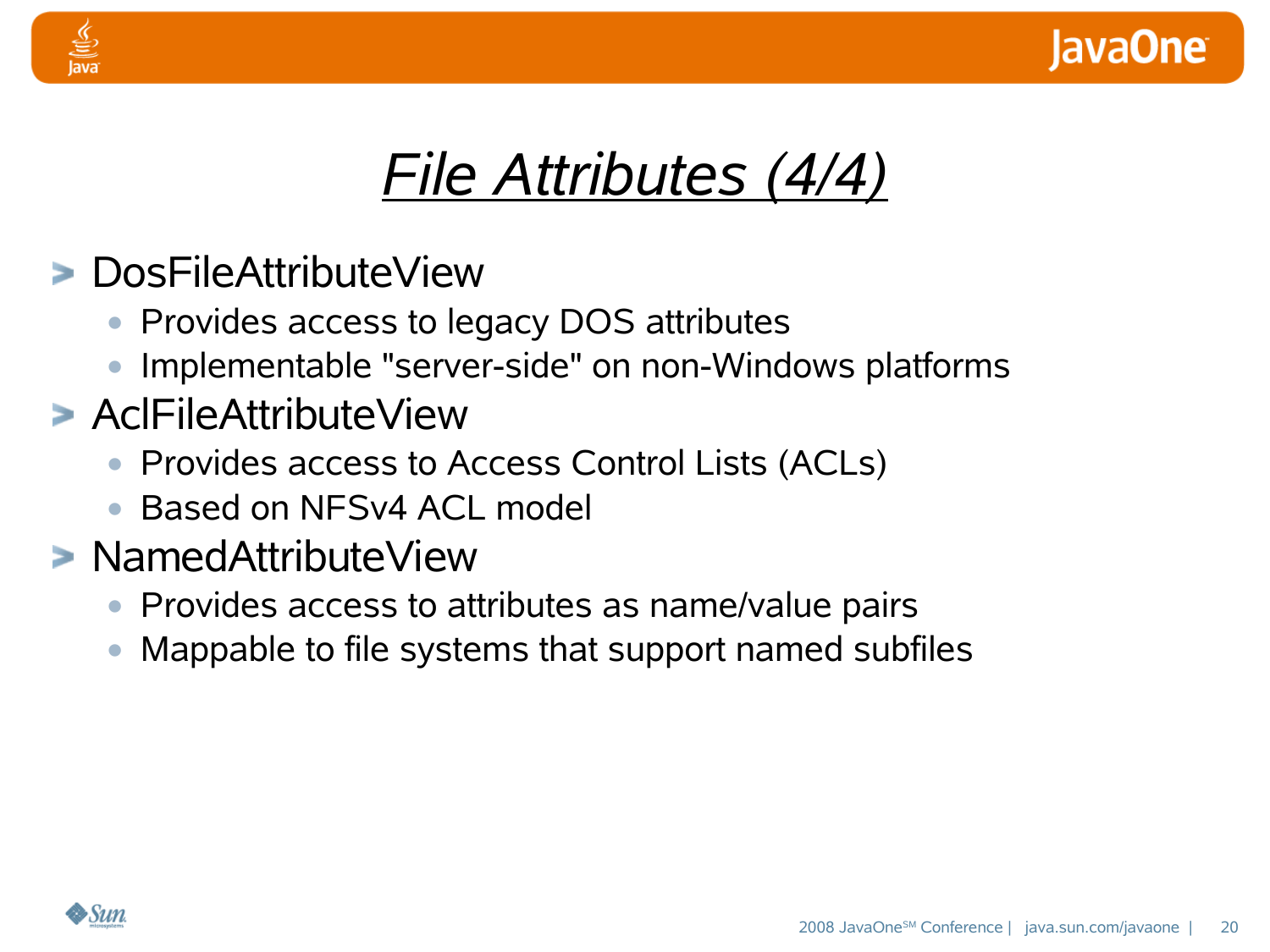

## *File change notification (1/2)*

- Address need of applications that need to detect changes or events caused by *non communicating entities*
	- **•** IDEs, poll directory for WAR files to deploy...

### WatchService

- **•** Watches registered objects for changes
- **•** Make use of inotify, FEN... where available
- **•** Consumer threads poll watch service to retrieve events
- **•** Multiple threads can service events concurrently
- **•** Easy to build listener interface for graphical applications

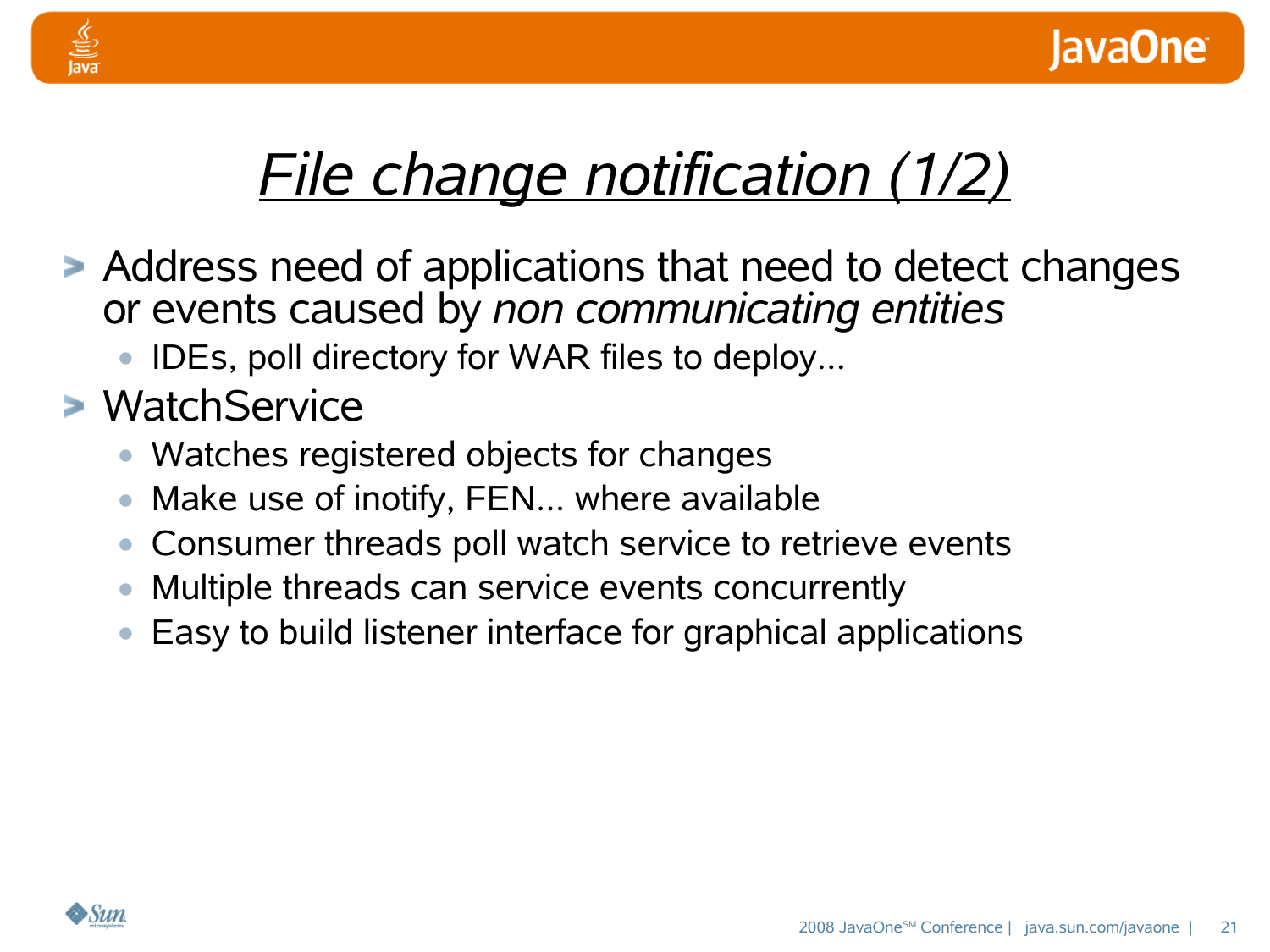



## *File change notification (2/2)*

```
WatchService watcher = FileSystems.getDefault().newWatchService();
Set<StandardWatchEventType> events =
    EnumSet.of(ENTRY_CREATE, ENTRY_DELETE, ENTRY_MODIFY);
WatchKey key = dir.register(watcher, events);
for (;;) {
    // wait for key to be signalled
    key = watcher.take();
    // process events
    for (WatchEvent<?> ev: key.pollEvents()) {
      if (event.getType() == ENTRY_MODIFY) {
        :
      }
    }
    // reset key
    key.reset();
}
```
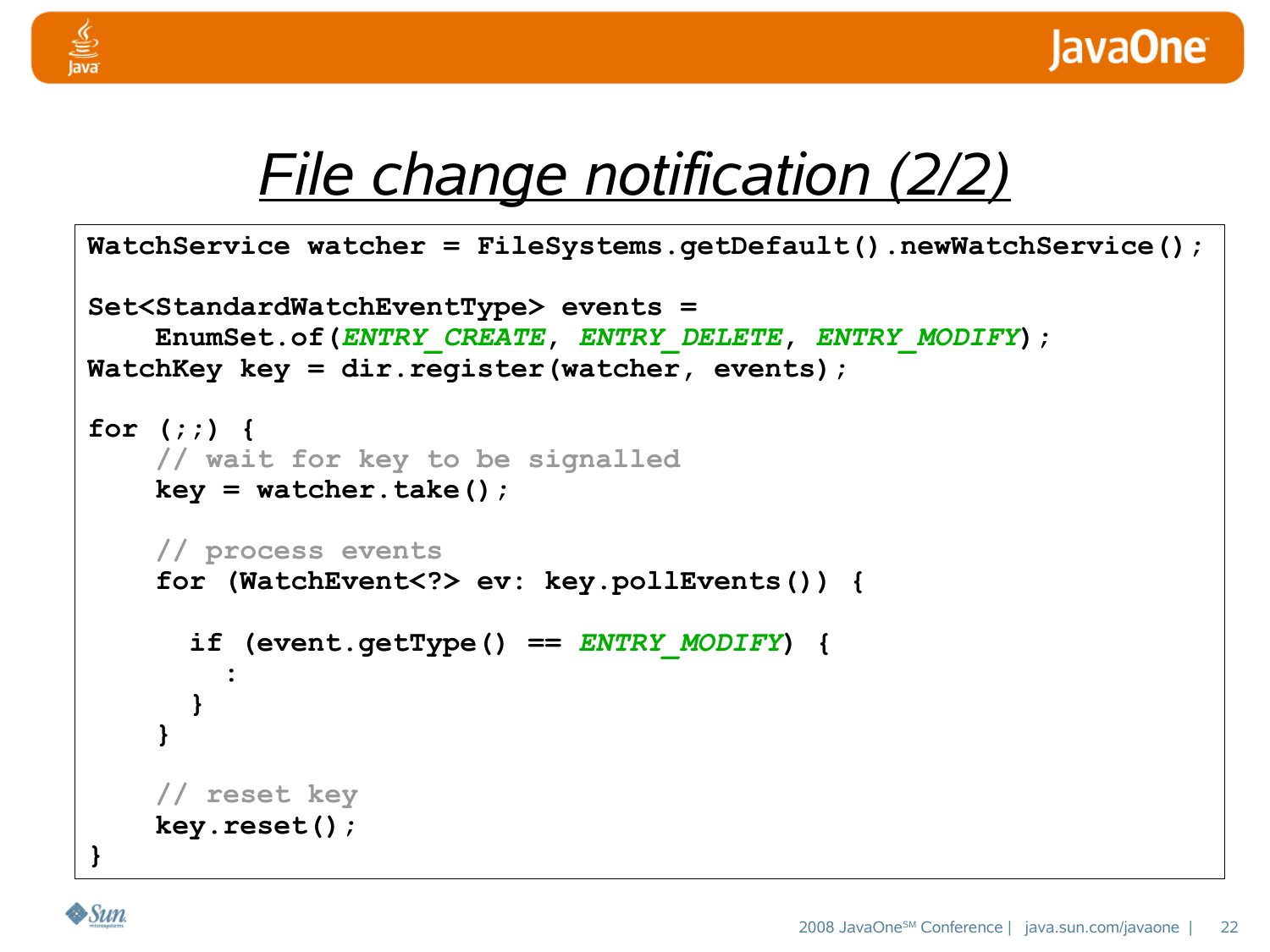



- java.io.File getFileRef method to
	- **•** Fix problems without major re-writes
	- **•** Make it easy to make use of new features

```
File source = ...
File target = ...
if (!source.renameTo(target)) {
   System.err.println("Your guess is as good as mine");
}
```
#### java.util.Scanner and java.util.Formatter updated

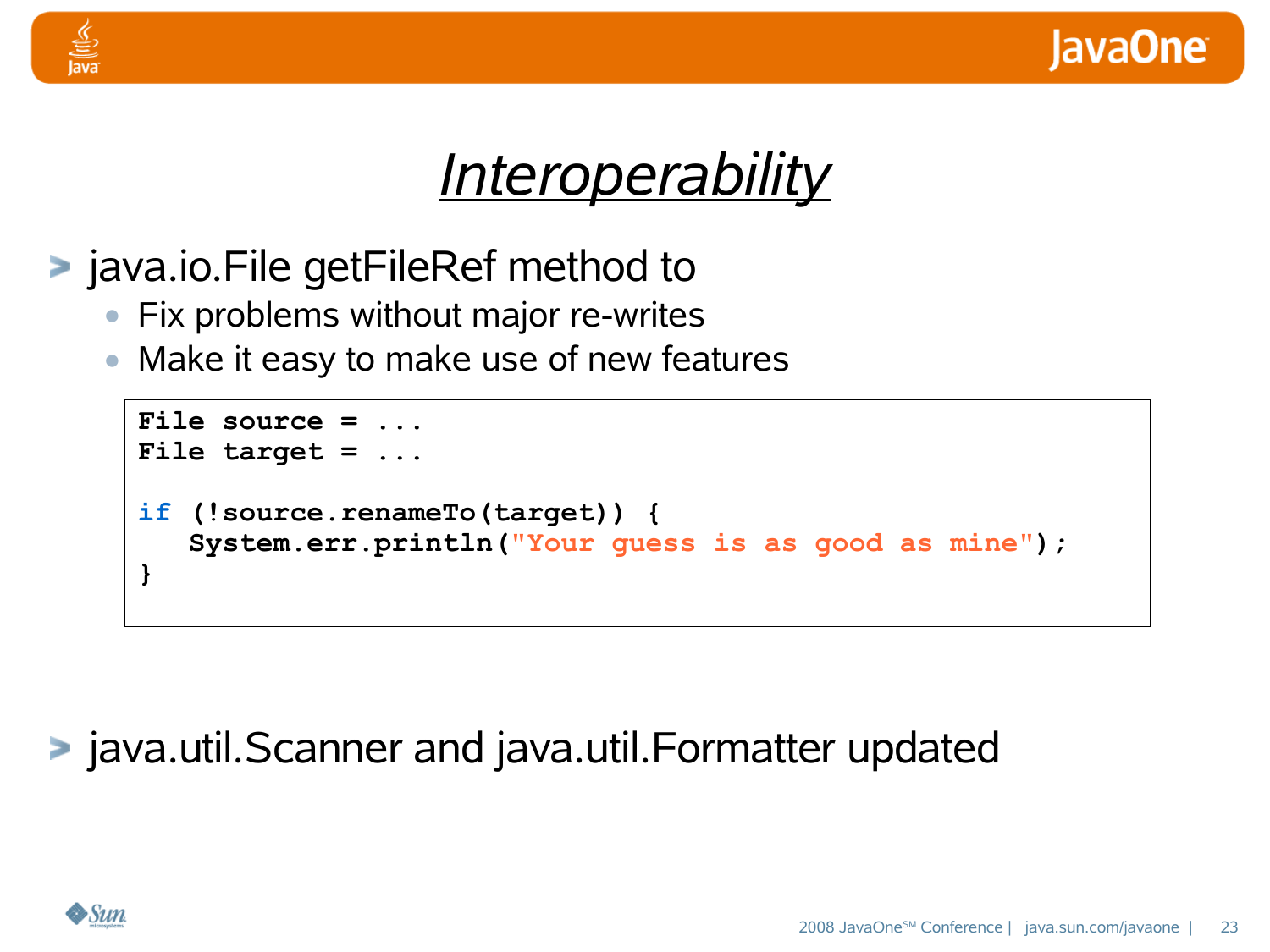



- java.io.File getFileRef method to
	- **•** Fix problems without major re-writes
	- **•** Make it easy to make use of new features

```
File source = ...
File target = ...
try {
    source.getFileRef().moveTo(target.getFileRef());
} catch (IOException x} {
    System.err.println(x);
}
```
java.util.Scanner and java.util.Formatter updated

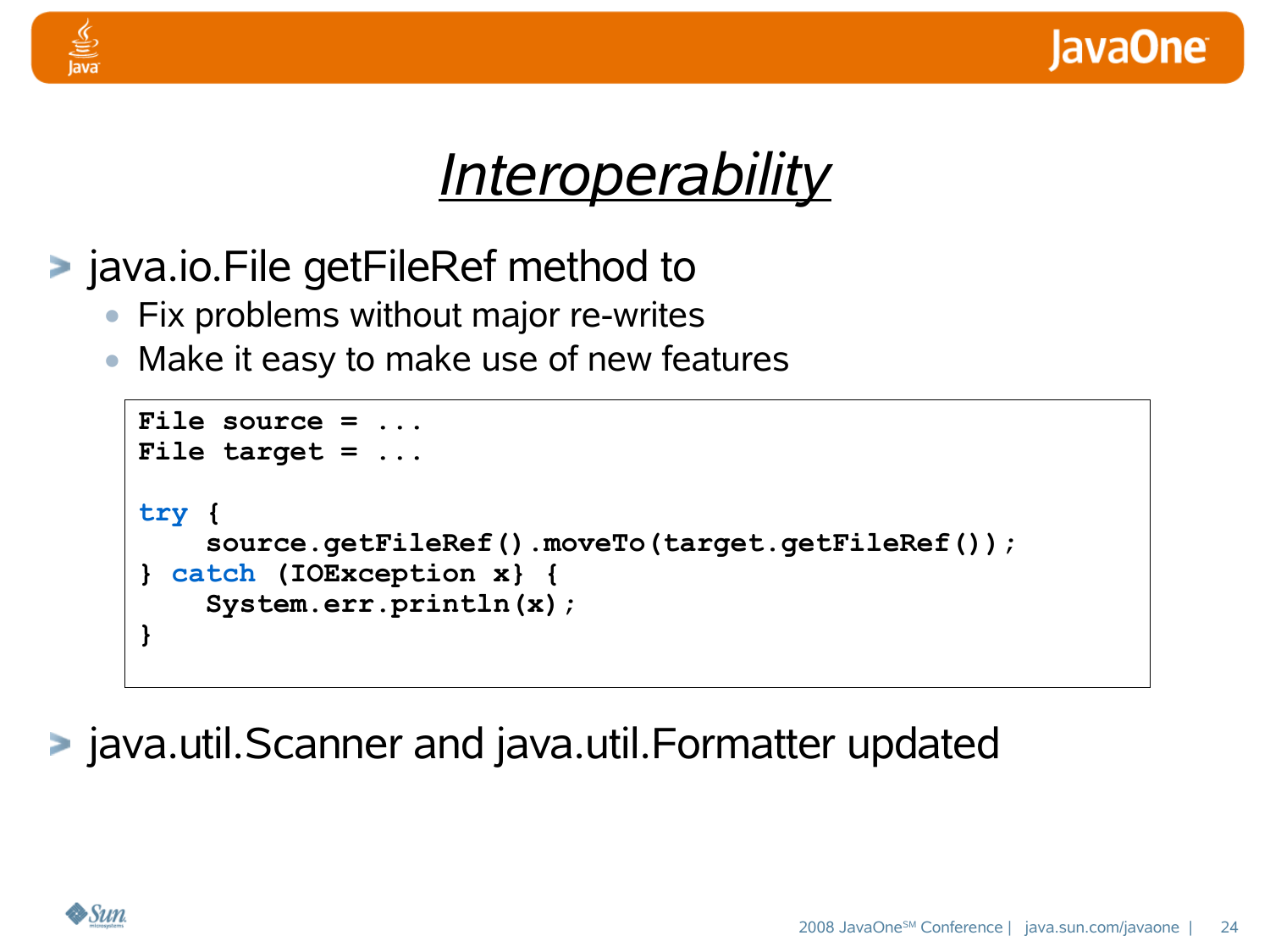

## *Provider interface*

- Allows for:
	- **•** Replacement of default file system provider
	- **•** Interposing on default system provider
	- **•** Development and deployment of custom file systems
- Custom file systems:
	- **•** Develop FileSystemProvider implementation
	- **•** Factory for FileSystem objects
	- **•** FileSystem identified by URI
	- **•** Each FileSystem is distinct (no direct support for federation)
	- **•** Deploy as Java™ Archive (JAR) file as extension or use custom class loader
	- **•** Potential to load providers from repositories or module class loader when Java™ Module System integrated

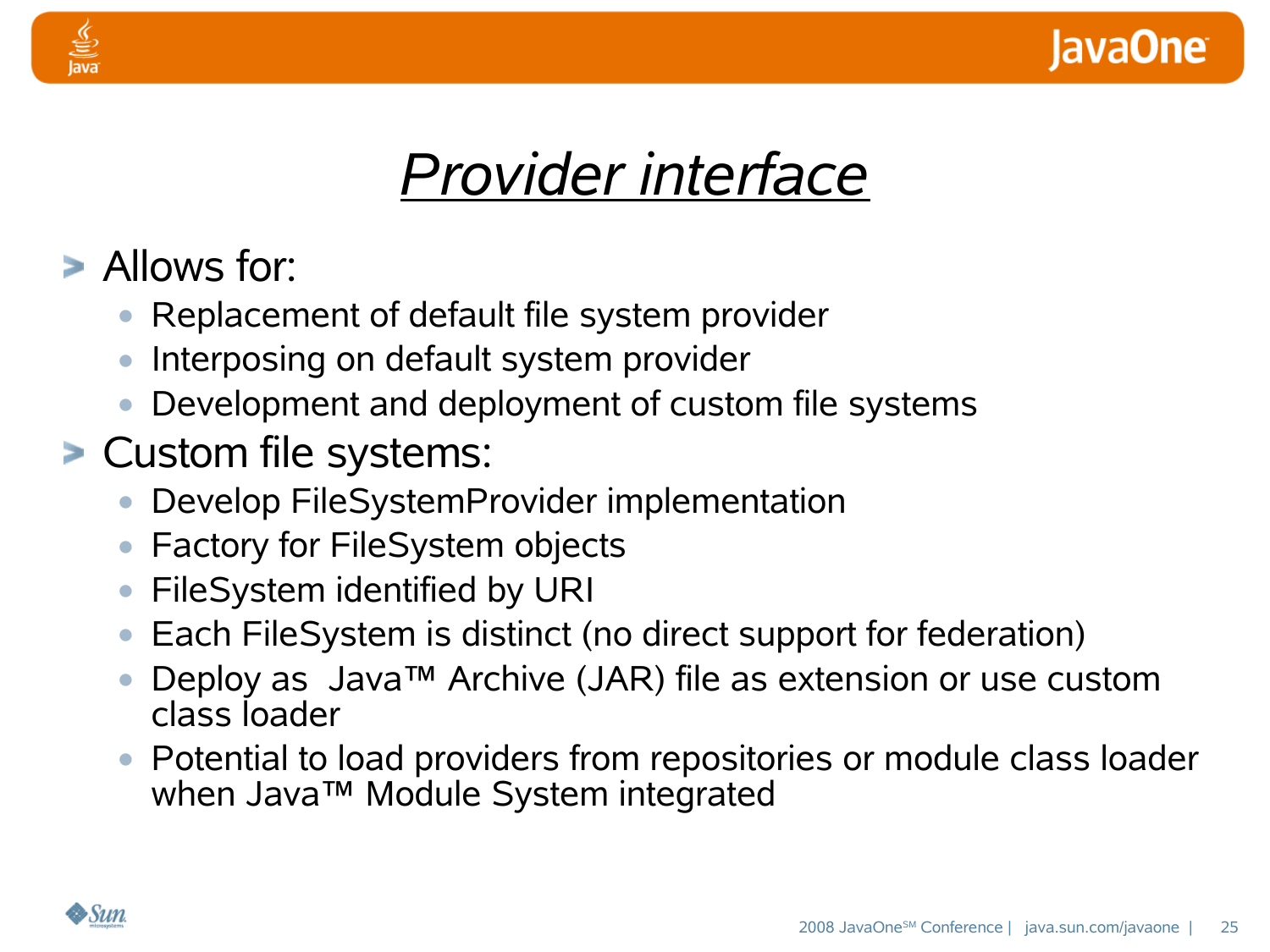



- **File System API**
- Channels API

- **•** *Updates to socket channel API*
- **•** Asynchronous I/O
- **> Miscellaneous Topics**
- **> Conclusion**

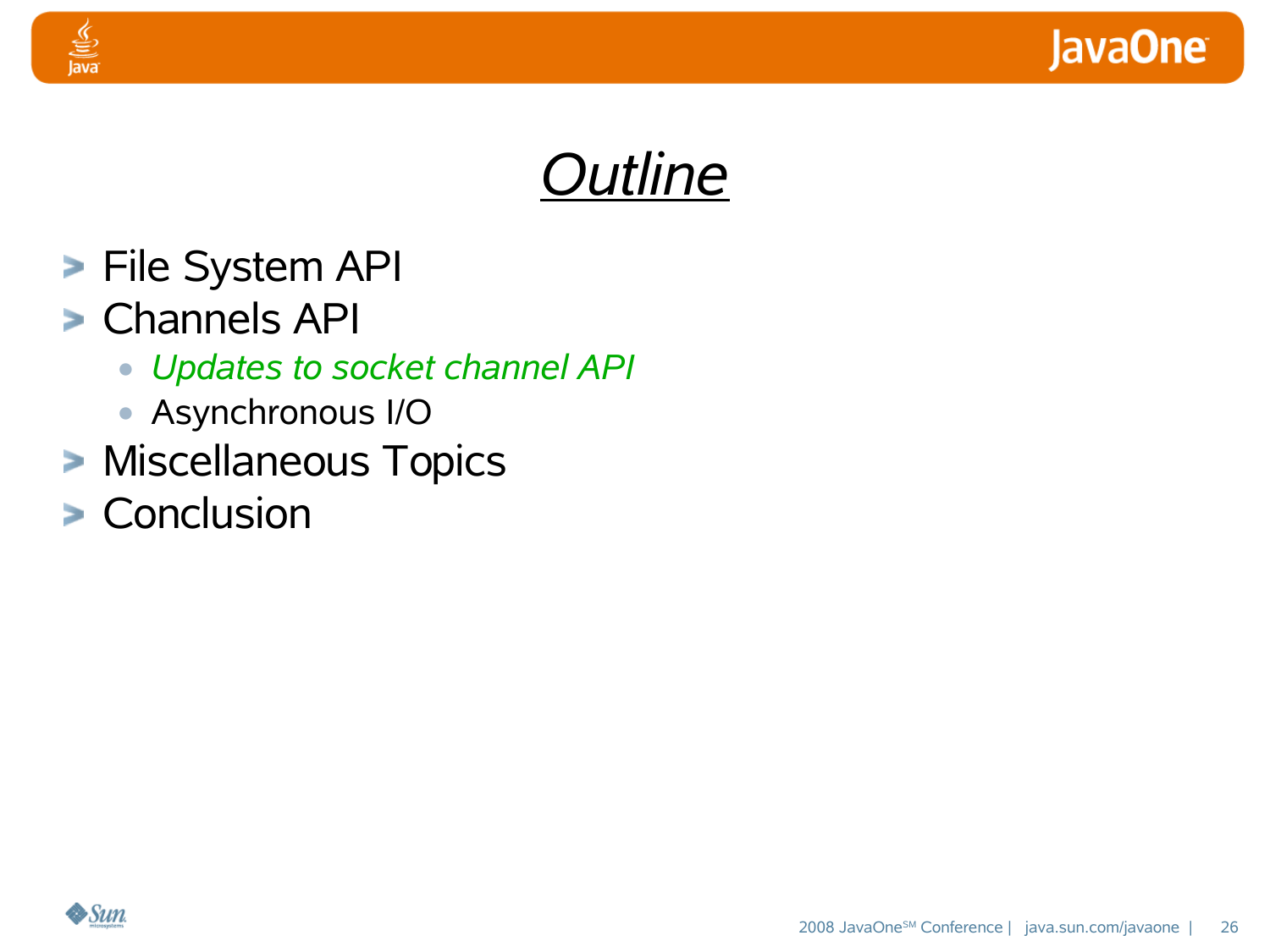

## *Updates to Socket channel API (1/2)*

### **> Motivation**

- **•** Network channels not complete abstraction of network socket
- **•** Forced to mix channel and socket APIs to
	- **•** bind, manipulate socket options...
- **•** Legacy Socket behavior must be emulated by socket adapter
- **•** Can't make use of platform specific socket options
- Approach
	- **•** NetworkChannel channel to network socket
	- **•** Defines bind, getLocalAddress, setOption, getOption, methods
	- **•** Existing channel retrofitted to implement interface

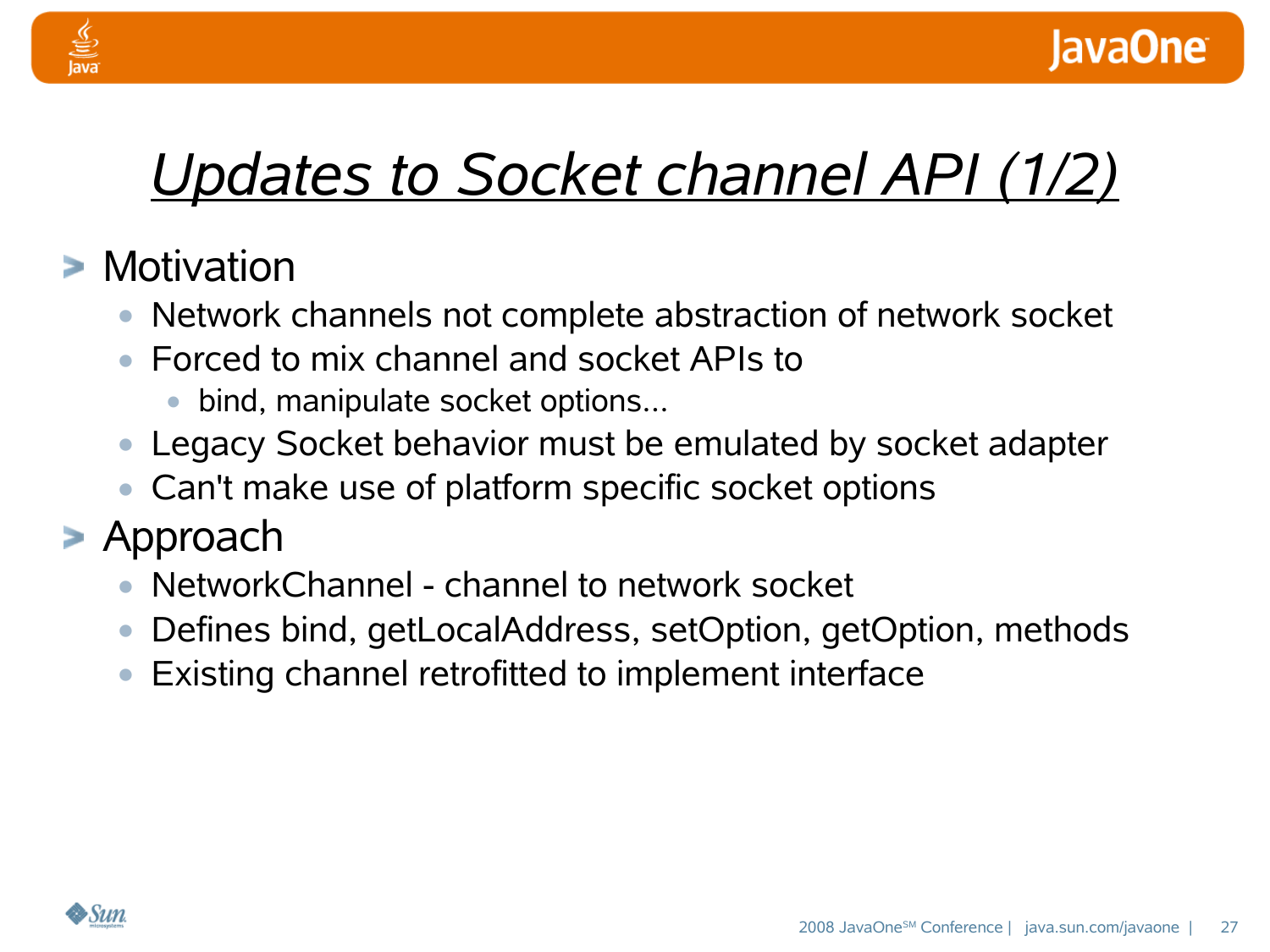

## *Updates to Socket channel API (2/2)*

### **> Multicasting**

- **•** MulticastChannel
	- **•** A NetworkChannel that can join multicast groups
- **•** Implemented by
	- **•** DatagramChannel
	- **•** AsynchronousDatagramChannel
- **•** Use opportunity to bring platform support up to date
	- **•** Source-specific multicasting (IGMPv3, MLDv2)

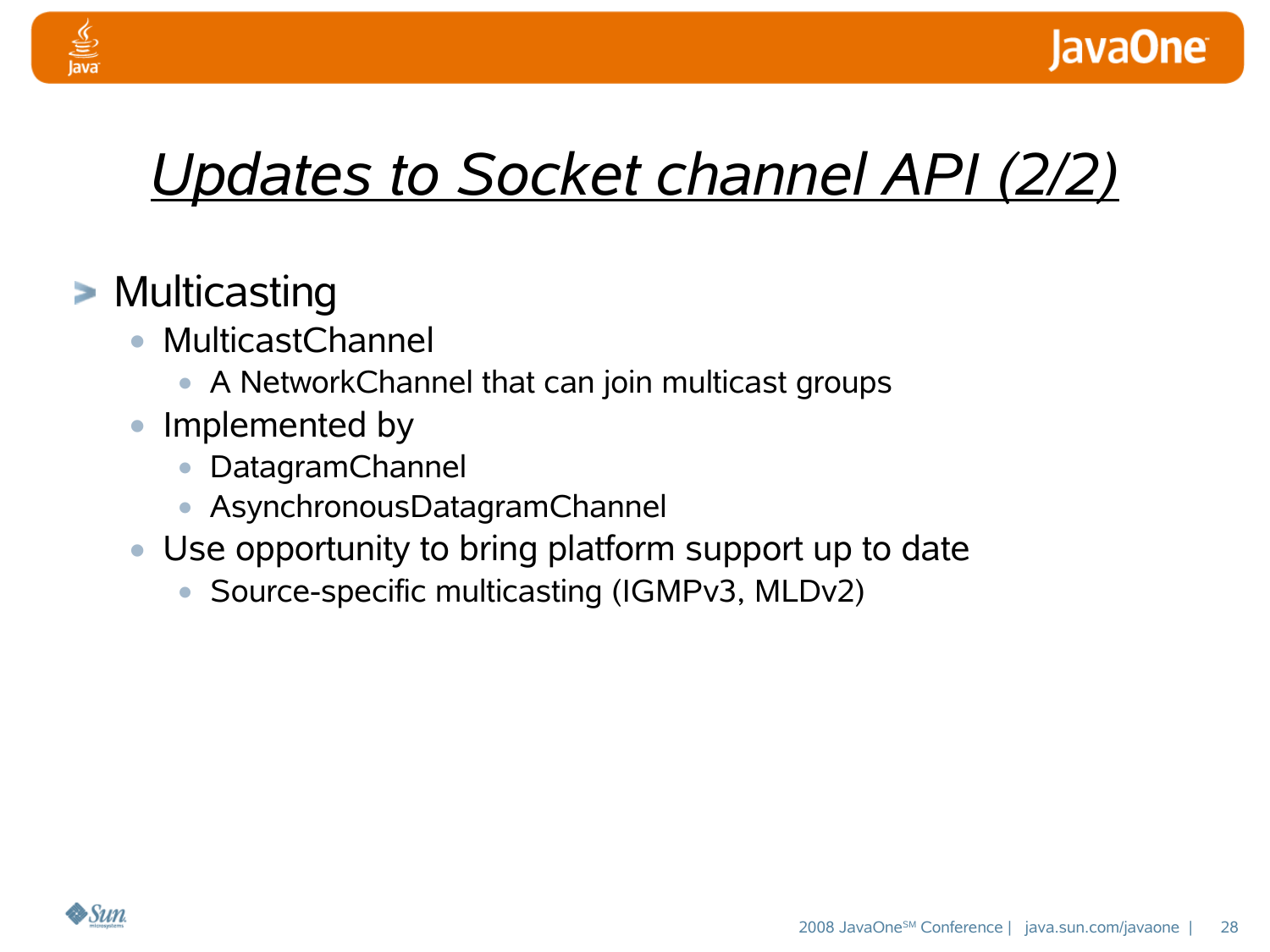



- **File System API**
- Channels API

- **•** Updates to socket channel API
- **•** *Asynchronous I/O*
- **> Miscellaneous Topics**
- **> Conclusion**

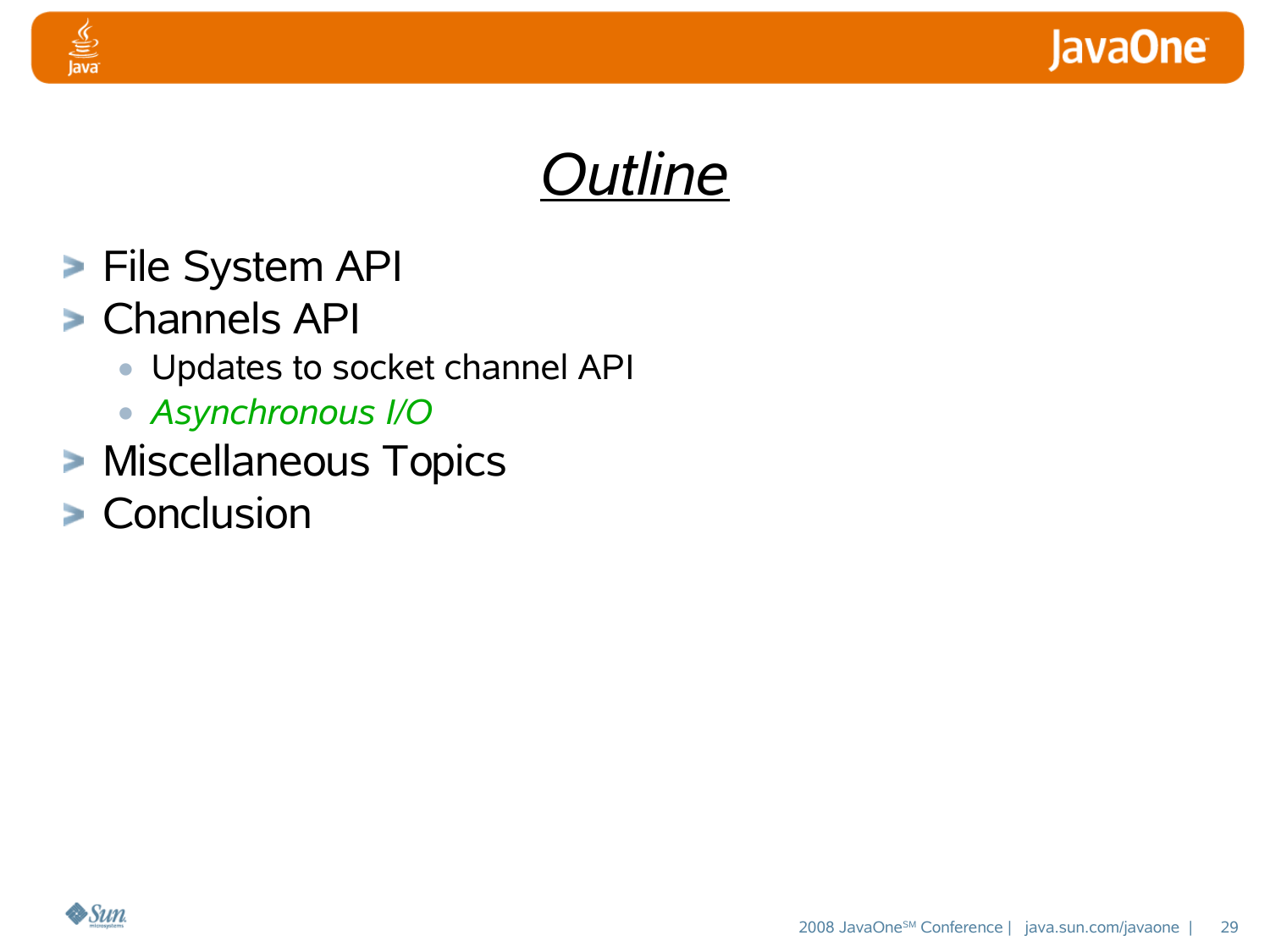



#### Goal

- **•** Asynchronous I/O API to both sockets and files
- **•** Take advantage of operating system I/O facilities where available

#### $\triangleright$  API

- **•** Future style
	- **•** Initiate I/O operation, returning java.util.concurrent.Future
	- **•** Future interface defines methods to test or wait for completion
- **•** Callback style
	- **•** Specify CompletionHandler when invoking I/O operation
	- **•** CompletionHandler invoked when I/O operation completes (or fails)

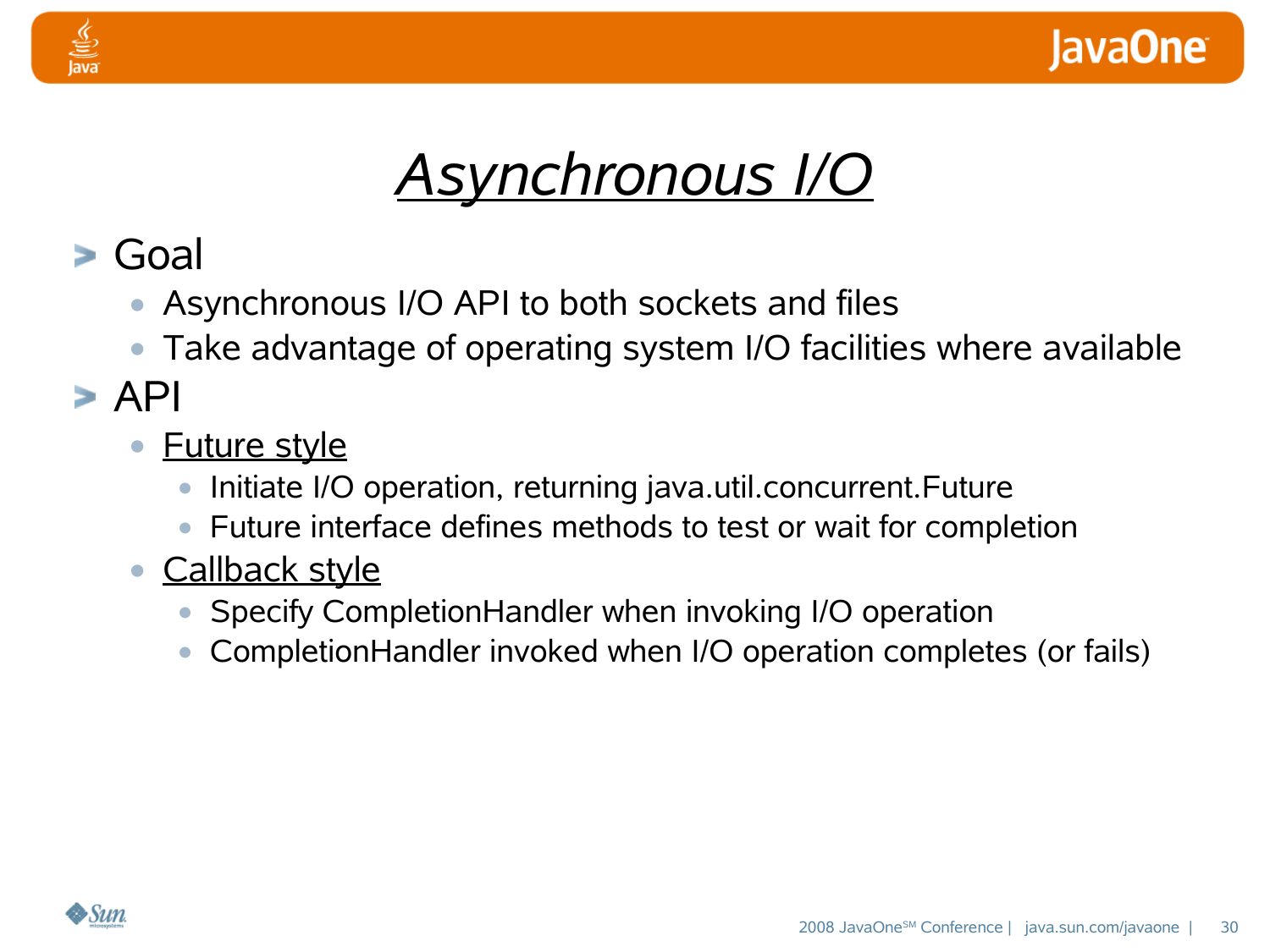



## *Asynchronous I/O: Future style*

```
AsynchronousSocketChannel ch = AsynchronousSocketChannel.open();
// initiate connection
// wait for connection to be established or failure
Future<Void> result = ch.connect(remote);
result.get();
ByteBuffer buf = ...
// initiate read
Future<Integer> result = ch.read(buf);
// do something
// wait for read to complete
try {
    int bytesRead = result.get();
    :
} catch (ExecutionExecption x) {
    // failed
}
```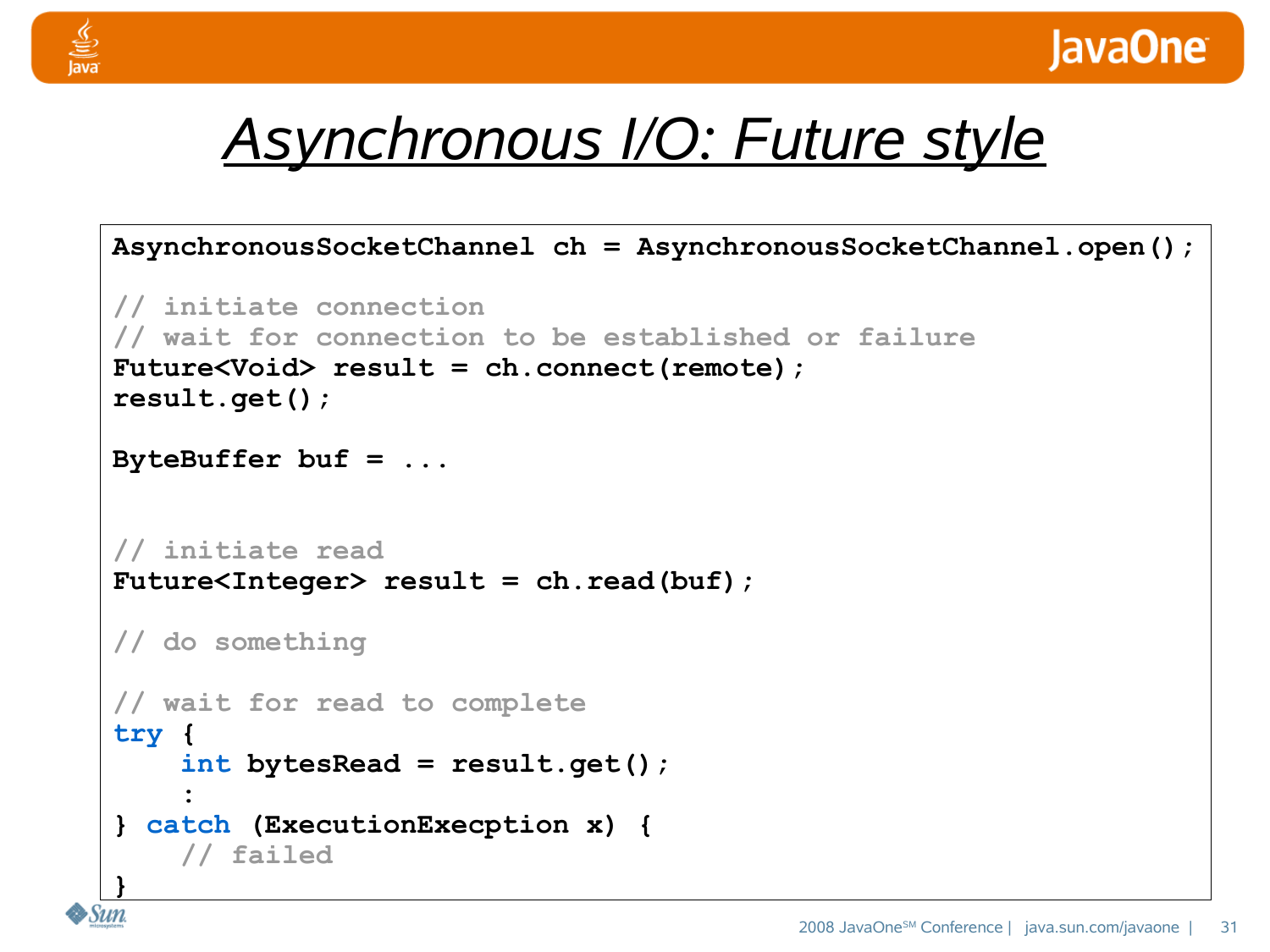



## *Asynchronous I/O: Callback-style*

```
ByteBuffer buf = ...
// CompletionHandler invoked when read completes
ch.read(buffer, ..., new CompletionHandler<Integer,Void>() {
    public void completed(IoFuture<Integer,Void> result) {
        try {
            int bytesRead = result.getNow();
        } catch (IOException x) {
            // error handling
        }
    }
});
```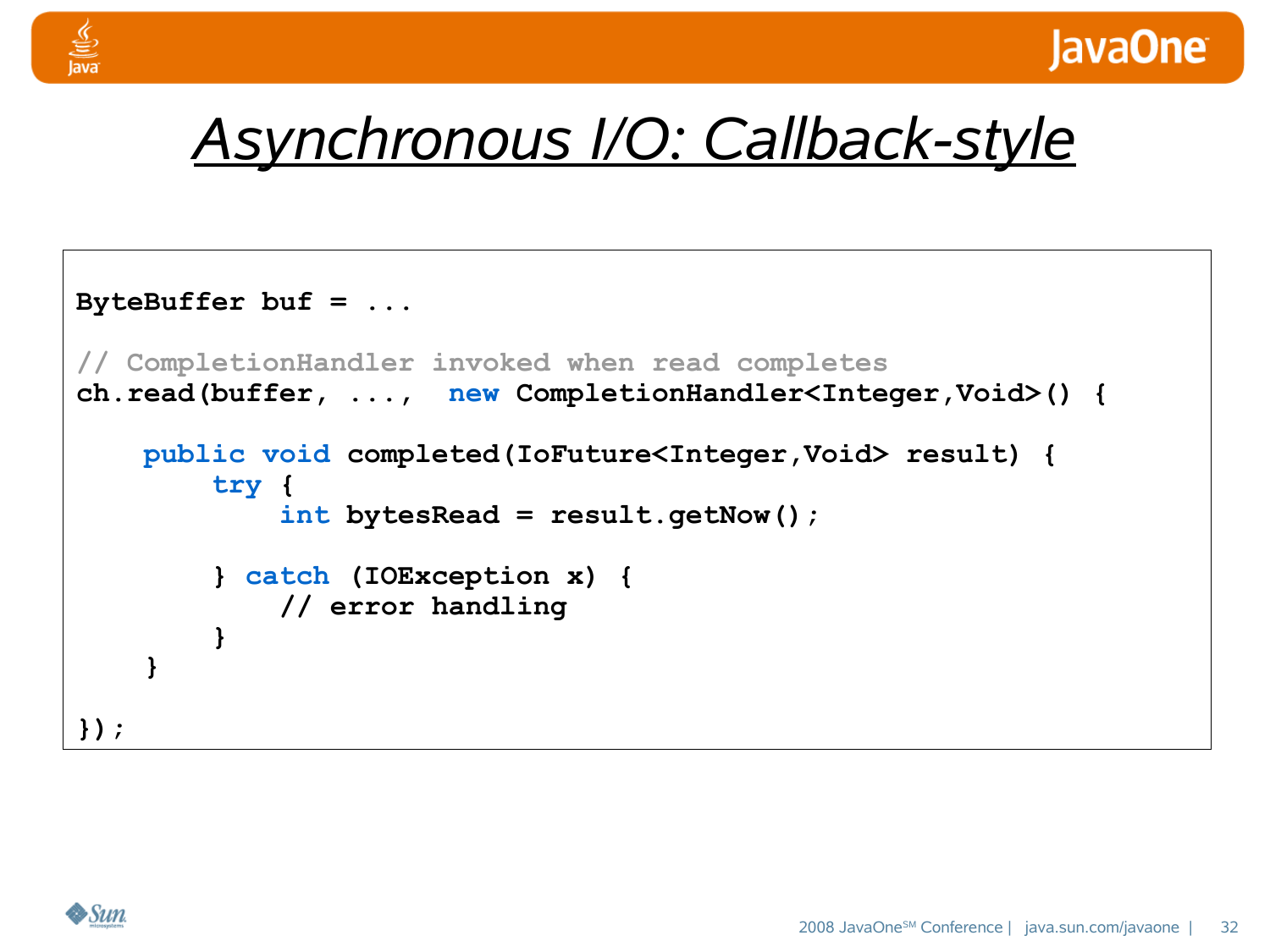

## *What about Threads?*

- Who invokes the completion handler?
	- **•** Initiating thread
	- **•** Thread in channel group's thread pool
- Channel Group
	- **•** Encapsulates mechanics required to handle I/O completion
	- **•** Has associated thread pool
	- **•** Each asynchronous channel is bound to a group
		- **•** default group
		- **•** or specify group when creating channel
	- **•** Configured by parameters
		- **•** ThreadFactory
		- **•** maximum threads to handle I/O events

**•** ...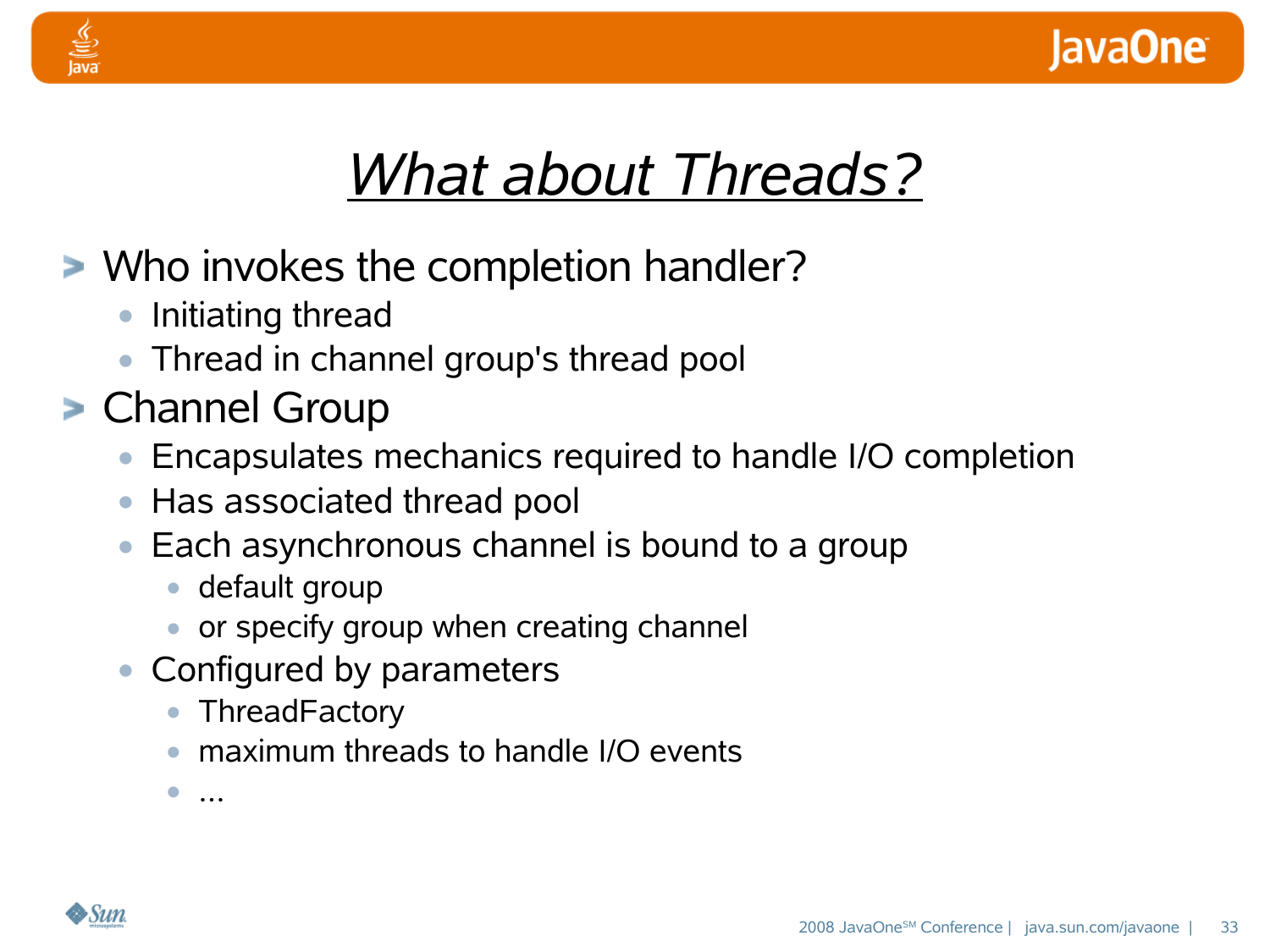

## *Other Asynchronous I/O topics*

**> Timeouts** 

- **> Asynchronous close**
- Cancellation
- **Provider interface** 
	- **•** For the adventurous

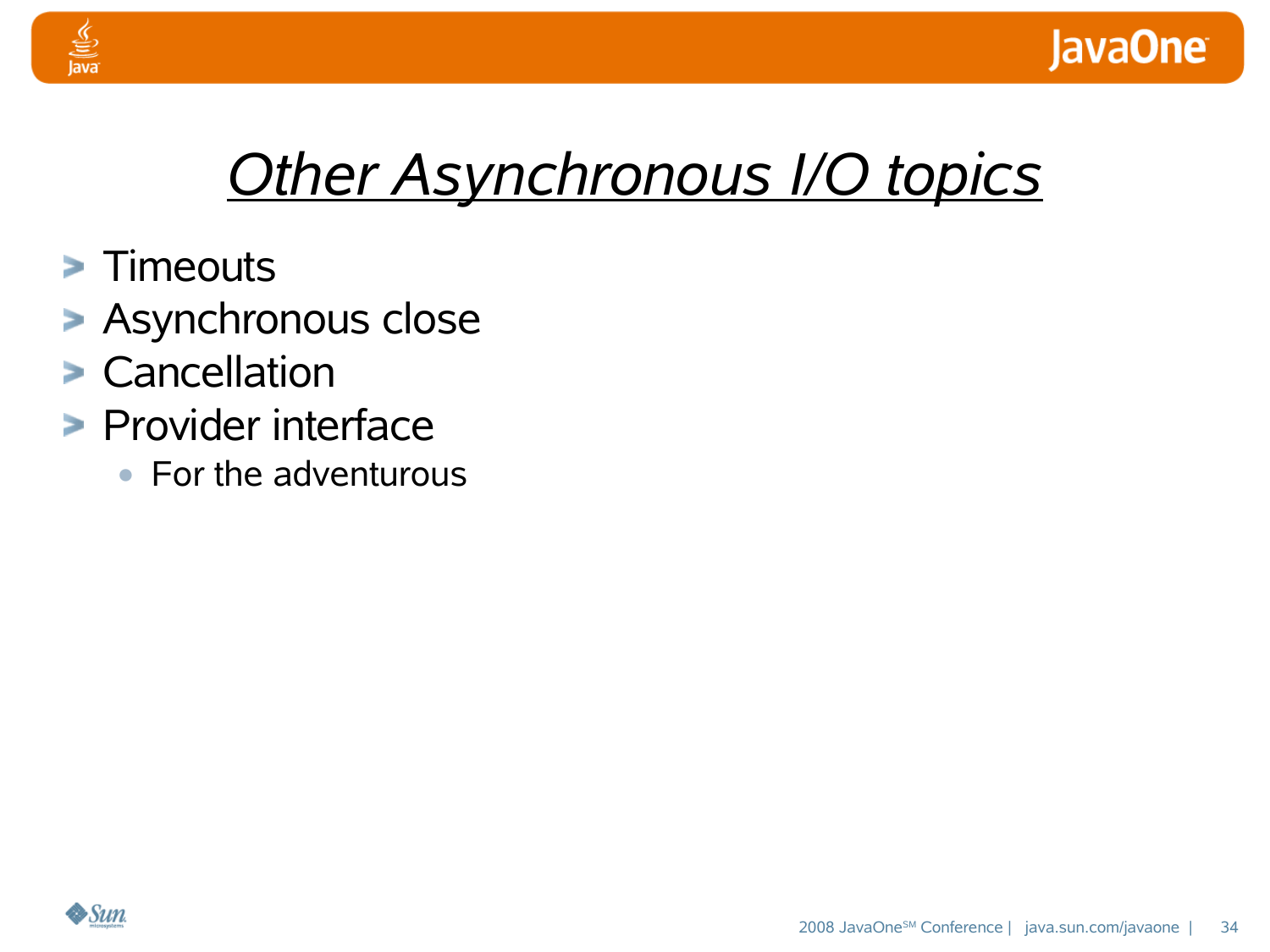



- **File System API**
- Channels API

- **•** Updates to socket channel API
- **•** Asynchronous I/O
- *Miscellaneous Updates*
- **> Conclusion**

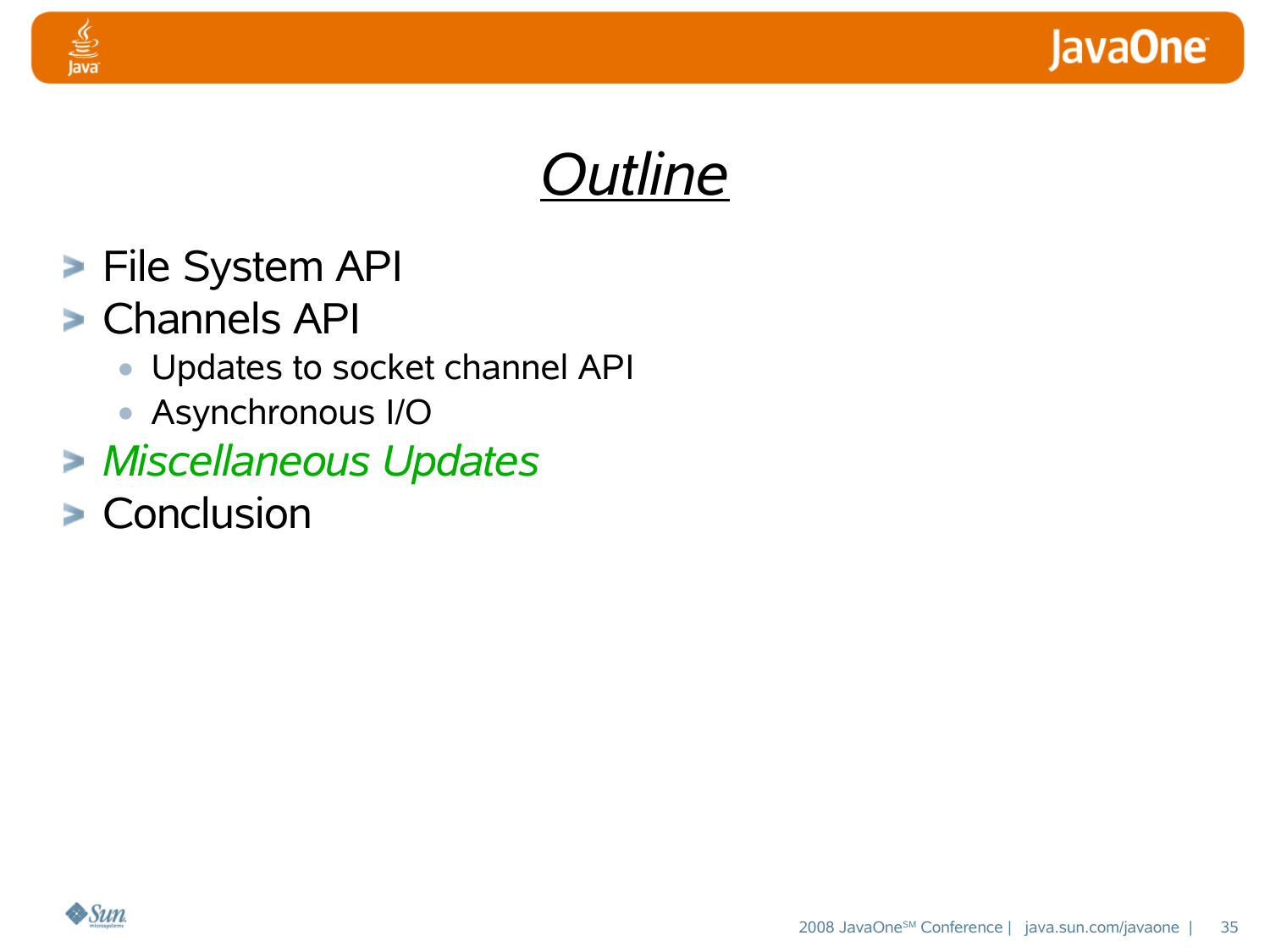

## *Miscellaneous Updates*

- Infiniband (IB) Sockets Direct Protocol (SDP)
	- **•** Standard wire protocol over IB for stream oriented sockets
	- **•** Uses Internet Protocol addressing
	- **•** Use existing networking or socket-channel API
	- **•** Select SDP protocol when creating socket or channel
- **Stream Control Transport Protocol (SCTP)** 
	- **•** Support blocking and non-blocking modes
	- **•** Notifications when association changes, send fails, shutdown...
	- **•** SctpSocketChannel
		- **•** One-to-one style, similar to TCP, one SCTP association
	- **•** SctpOneToManySocketChannel
		- **•** One-to-many style, similar to UDP, multiple SCTP associations, association branch-off...

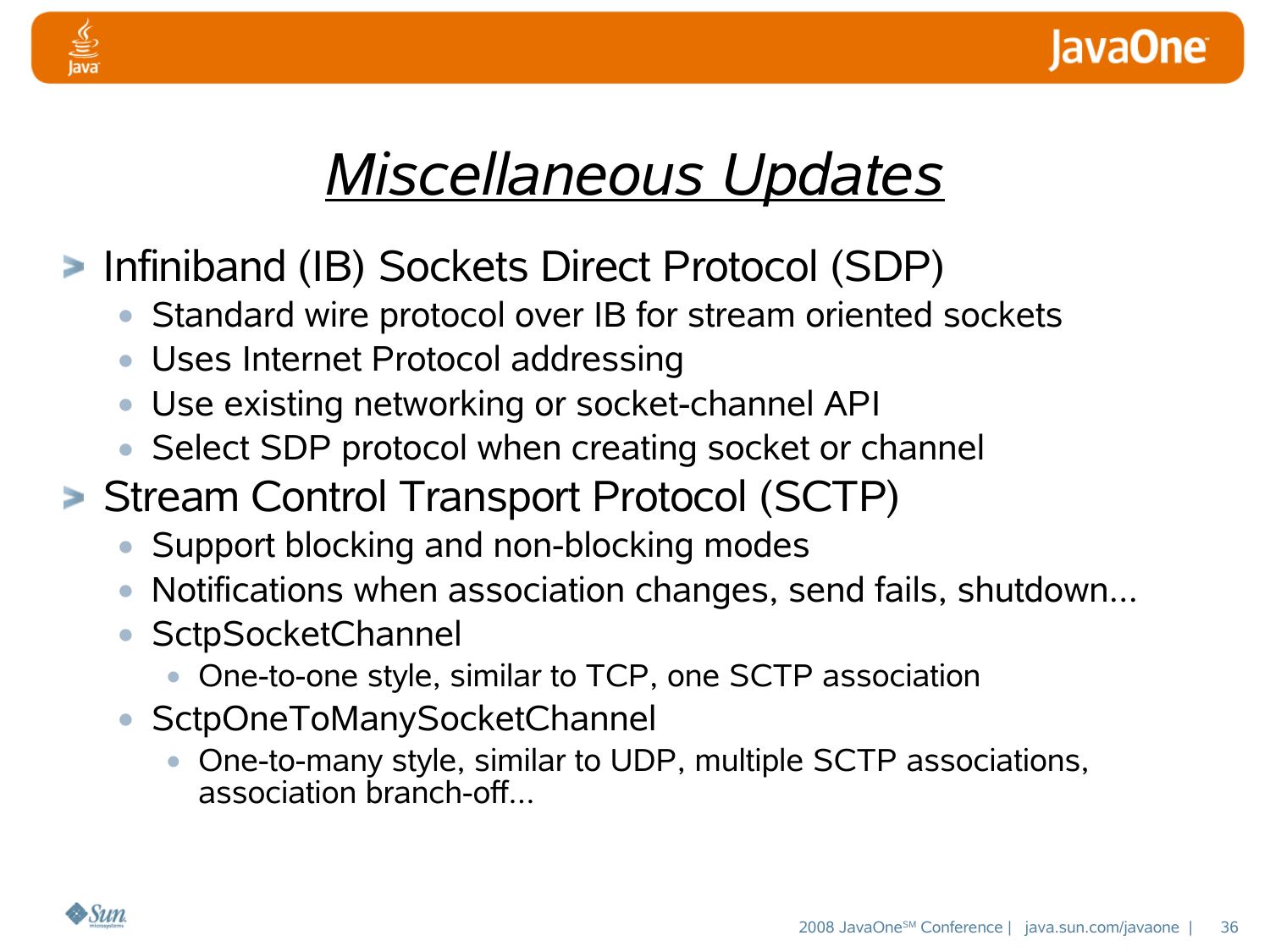



- **File System API**
- Channels API

- **•** Updates to socket channel API
- **•** Asynchronous I/O
- **> Miscellaneous Topics**
- *Conclusion*

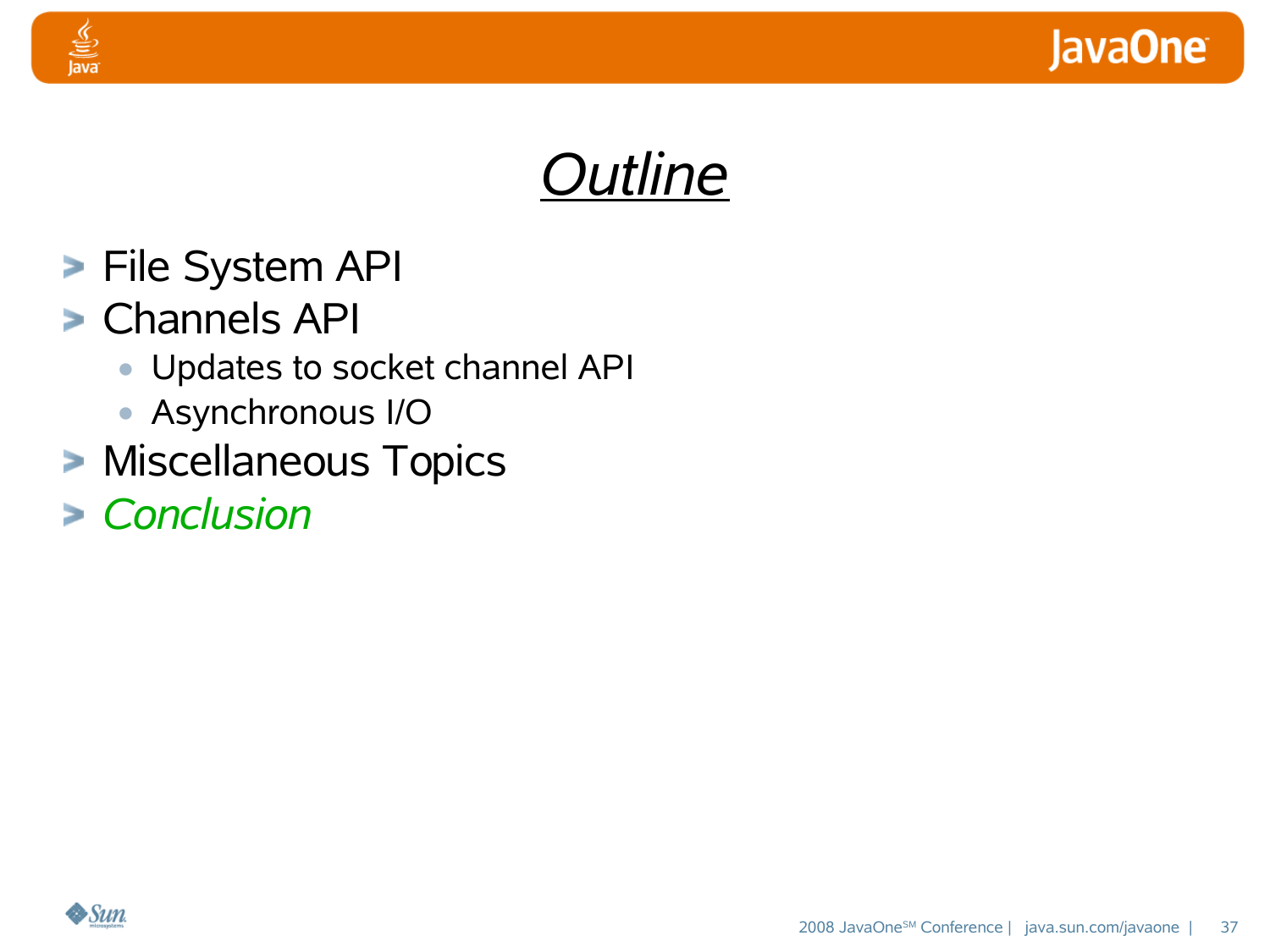

## *More information*

- **SIDE:** SIDE:
	- **•** http://jcp.org/en/jsr/detail?id=203
- **Project page:** 
	- **•** http://openjdk.java.net/projects/nio/
	- **•** Source code now
- **> Mailing lists** 
	- **•** nio-dev@openjdk.java.net
	- **•** nio-discuss@openjdk.java.net
- Coming soon
	- **•** Early access binaries
	- **•** More samples